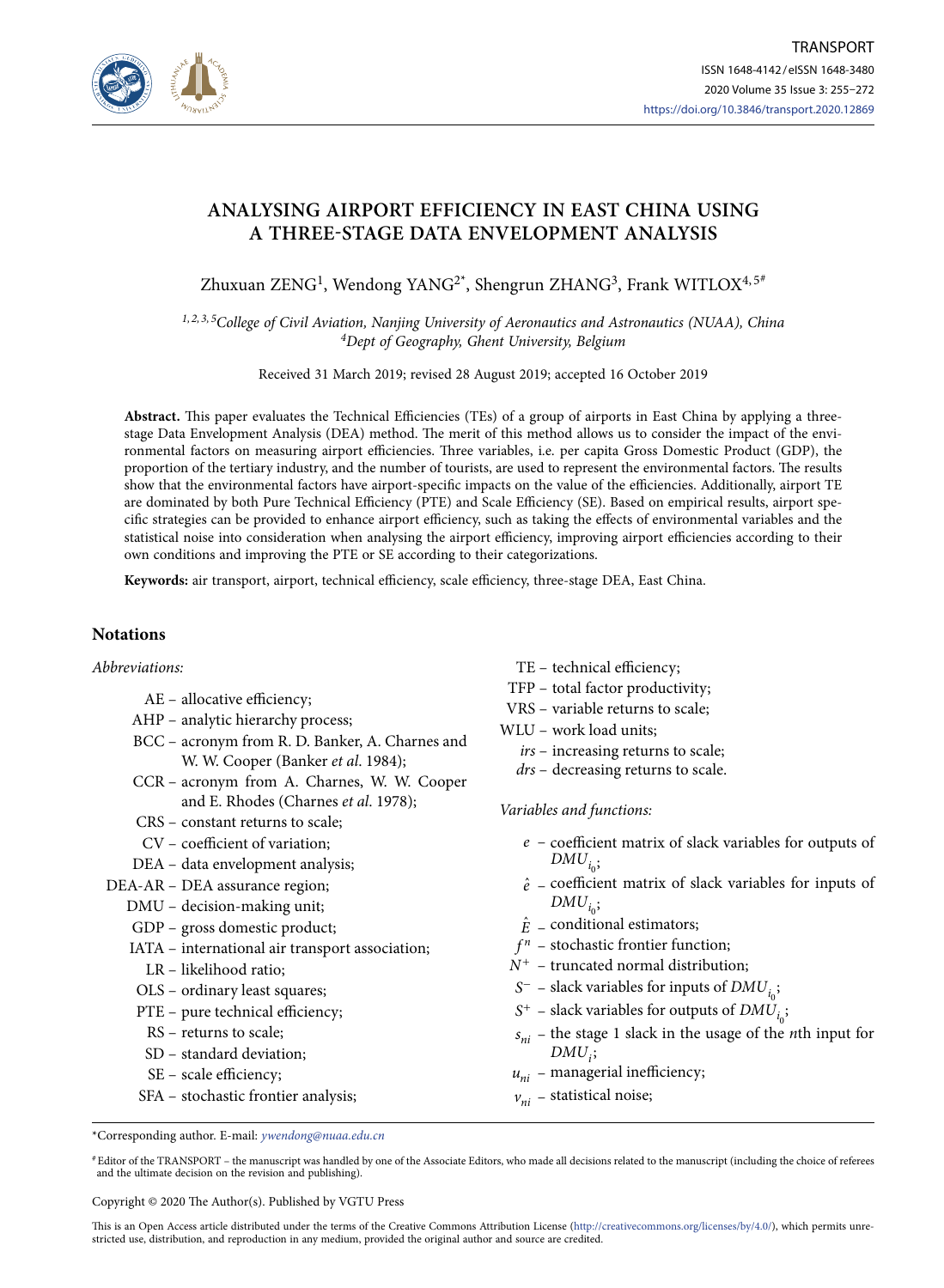- $X_i$  the input value of  $DMU_i$ ;
- $X_0$  the input of  $DMU_{i_0}$ ;
- $x_{ni}$  the original *n*th input of *DMU<sub>i</sub>*;
- $x_{ni}^A$  the adjusted *n*th input of *DMU*<sub>*i*</sub>;
- $Y_i$  the output value of  $DMU_i$ ;
- $Y_0$  the output of  $DMU_{i}$ ;
- $z_i$  environmental variables;
- $\beta$ <sup>n</sup> the parameter to be estimated for the environmental variables;
- $\hat{\beta}^n$  evaluated values of  $\beta^n$  via the SFA model;
- $\gamma_n$  the variance of managerial inefficiency divided by the variance of managerial inefficiency plus the variance of statistical noise;
- $\epsilon$  a small positive real number (usually, in empirical calculations,  $10^{-6}$ );
- $\varepsilon_{ni}$  the sum of managerial inefficiency and the statistical noise;
- $\phi(\cdot)$  the probability density function for standard normal distribution;
- $\Phi(\cdot)$  the cumulative distribution function for standard normal distribution;
	- $\lambda_i$  weight coefficient;
	- $\lambda_n$  the ratio of  $\sigma_{un}$  to  $\sigma_{vn}$ ;
	- $\theta$  the value of the PTE;
	- $\sigma_n$  the standard deviation of  $\sigma_n^2$ ;
	- $\sigma_n^2$  the variance of managerial inefficiency plus the variance of statistical noise;
- $\sigma_{un}^2$  the variance of managerial inefficiency;

 $\sigma_{\nu n}^2$  – the variance of statistical noise.

## **Introduction**

In China, air transport is growing at a very fast rate. To illustrate, according to the *Statistical Bulletins of Civil Aviation Industry Development* (CAAC 2014, 2018), growth rates over all commercial airports between 2013 and 2017 for passenger transport equals 52.2% and 28.5% for the transport of cargo. The question that follows from this strong increase in air travel is whether the air transport sector (airports and airlines) can uphold this trend, and related to that, what measures are necessary to (further) accommodate such a growth. Part of the answer can be found in the 13th five-year plan (ranging from 2016 to 2020) the Chinese government has put forward for the development of the civil aviation in China (CAAC 2017b). This plan proposes to develop six airport clusters and to study and evaluate the differences in airport efficiency in these airport clusters.

The current paper focuses specially on the airport efficiency in East China (one of the six airport clusters) during the period from 2013 to 2017. The aim is to evaluate the airport efficiency and make suggestions to improve airport efficiency. The common technique used is DEA.

DEA has been widely used to analyse efficiency in diverse areas since the study of Charnes *et al.* (1978). DEA is a data planning method to evaluate the relative efficiency of a DMU with multi-inputs and multi-outputs (Cui, Li 2014). DEA has become one of the most frequently used methods for analysing efficiency. There exist several DEA approaches. The methodology selected here deals with three-stages as initially developed by Fried *et al.* (2002). This three-stage DEA model has the following built-up. First, the classical DEA model as proposed by Banker *et al.*  (1984) is applied (referred to as the BCC-DEA model). Second, a SFA regression equation is used to eliminate the effects of environmental variables (i.e. referring to the external factors that affect airport efficiency) and the statistical noise (i.e. referring to the impact of omitted variables, and other related phenomena, which are represented in a random error term); the outcome of which is used to adjust the original inputs. Third, and finally, the standard BCC-DEA model is re-used to recalculate the efficiency, but then with the adjusted inputs. This latter stage is often not applied.

This paper is organized as follows: Section 1 presents a brief literature review to support the selection of the analysis model and the related variables. Section 2 formally introduces the three-stage DEA method. Section 3 introduces the data and main results. Discussions are presented in Section 4, whereas the final section draws conclusions and suggests avenues for further research.

# **1. Literature review**

DEA has many different forms and has been applied in various fields. To illustrate, Graham (2005) reviews the situation of airport benchmarking and points that DEA is a more attractive technique than the other methods for its less demanding data requirements. Radonjić *et al.*  (2011) employ DEA method in deciding the most favourable container line from Serbian ports to the near East ports. Jaržemskienė (2012) draws the conclusion that DEA proves to be most suitable for measuring the productivity of airports as complex systems. Charles and Zegarra (2014) develop a methodology based on DEA to measure and rank the competitiveness of different regions of Peru. Wanke and Barros (2014) use a two-stage DEA model to measure the cost efficiency and productive efficiency of Brazilian banks. Cui and Li (2014) propose a new threestage virtual frontier DEA model, which can distinguish the DEA efficient DMUs to estimate the transportation energy efficiency. In addition, Lozano (2015) formulates a parallel-processes network DEA approach to assess the efficiency of a production process and a pollution generation process. Hence, many different applications, and also many different DEA varieties. In terms of methodological improvements, the three-stage DEA seems most promising, but little evidence has been put forward to support this claim.

The three-stage DEA method has been developed and applied in recent years. Fried *et al.* (2002) propose a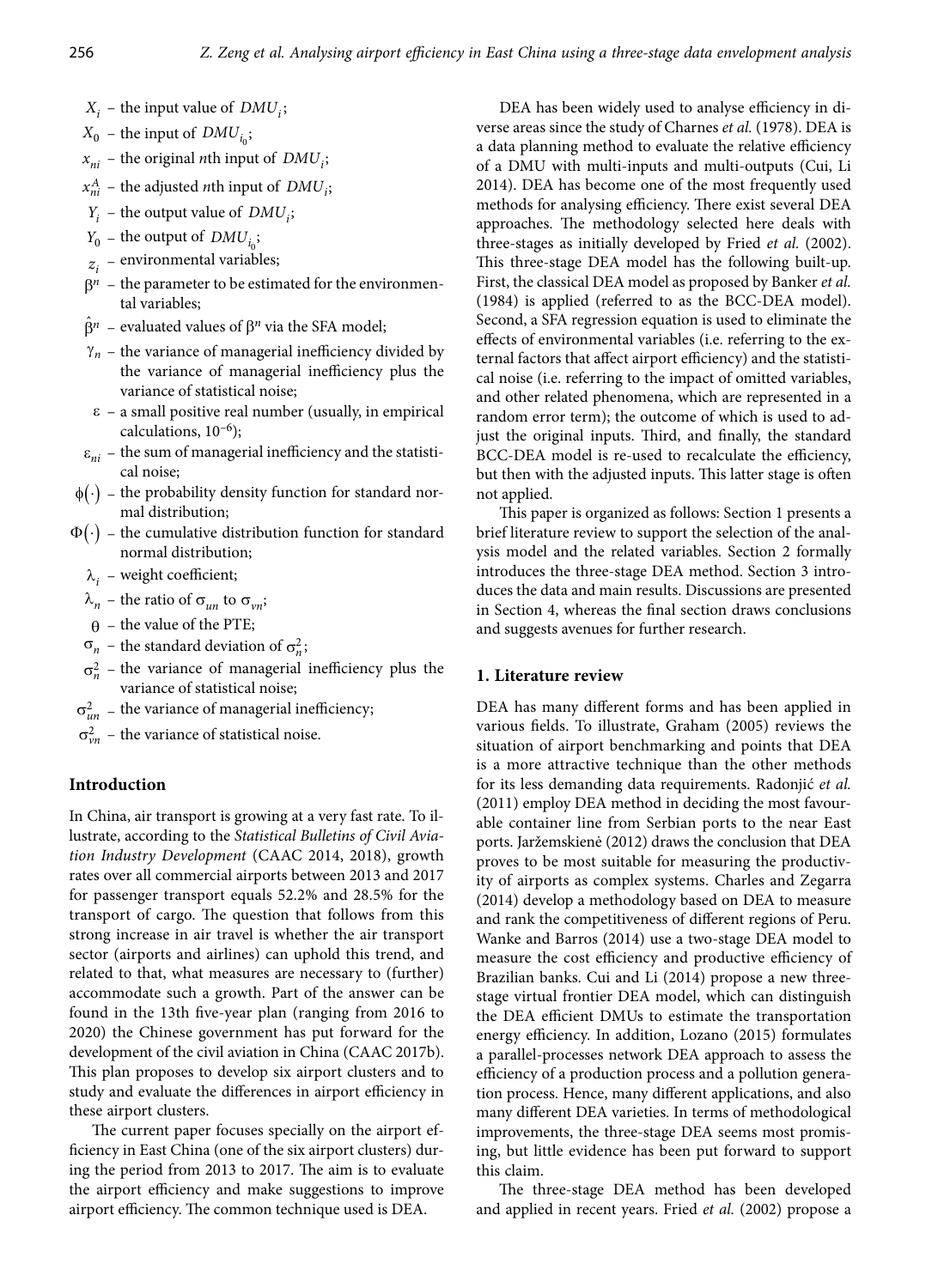three-stage DEA to eliminate the effects of environmental variables and the statistical noise with a sample of 990 US hospital-affiliated nursing homes. Cui *et al.* (2015) employ a three-stage DEA and Bootstrap DEA to estimate regional coal resource efficiency in China, taking environmental influences, managerial inefficiencies, and statistical noise into consideration. Li and Lin (2016) combine the rationale of a sequential DEA and super efficiency DEA models to improve the estimation method, thereby obtaining an improved three-stage DEA method, which measures the actual, environmentally-sensitive TFP, or green productivity growth. Fuentes *et al.* (2016) combine the three-stage DEA and super-efficiency DEA model to evaluate the TE of the learning-teaching process in higher education, which eliminate the effects of contextual variables when making the calculation of values of efficiency.

Since Gillen and Lall (1997) firstly apply a DEA to measure the performance of 21 airports in the US, the approach has been more frequently used to analyse airport efficiencies. There are examples of national studies: Gillen and Lall (1997) for the US; Yoshida and Fujimoto (2004) for Japan; Curi *et al.* (2011) for Italy; Fragoudaki *et al.*  (2016) for Greece; Wanke and Barros (2017) for Senegal, and Fernandes and Pacheco (2018) for Brazil. In addition, comparative studies between countries exist, e.g. Adler, Liebert (2014); Lai *et al.* (2015); Ferreira *et al.* (2016); Chen *et al.* (2017), Button *et al.* (2018). Nearly all reviewed contributions analyse airport efficiencies within one country or between countries, but do not focus on the airport efficiency within an airport cluster or a multi-airport system. This paper focuses on East China, considering that the developments of airports in East China are not balanced and the development disparity among these airports is becoming larger.

As for the study period, there are studies that use annual data: Lozano *et al.* (2013) assess the performance of 39 individual Italian airports in 2008, whereas Liu (2017) uses a sample of 24 individual global airports in 2010. Oth-

ers opt for relatively longer periods, such as 3 years from 2007 to 2009 by Merkert and Mangia (2014), 5 years from 2000 to 2004 by Curi *et al.* (2011), 6 years from 2009 to 2014 by Örkcü *et al.* (2016), or even 10 years from 1998 to 2007 by Adler and Liebert (2014). We opt for 5 years from 2013 to 2017 considering that on the one hand, this period covers 12th and 13th five-year plans for the development of the civil aviation in China; on the other hand, in this time frame, some airports expanded or relocated which may have an effect on the airport efficiency.

As for inputs, the most frequently used variables found in the literature are terminal area, apron area, number of runways, total runway length, number of employees, number of gates, and number of aircraft parking spaces (Gillen, Lall 1997; Wanke 2012; Lozano *et al.* 2013; Merkert, Mangia 2014; D'Alfonso *et al.* 2015; Chen *et al.* 2017). Barros and Weber (2009) also use capital cost, labour cost and airport operating cost as inputs. Other input indicators have been considered such as number of baggage collection belts (Lozano *et al.* 2013), number of check-in counters (D'Alfonso *et al.* 2015). Specially, Yoshida and Fujimoto (2004) adopt time access cost as the input to study Japanese airport efficiency.

In respect to outputs, the most used indicators for airport outputs are the number of aircraft movements, the number of passengers, and the amount of cargo (Curi *et al.*  2011; Gitto, Mancuso 2012; Lozano *et al.* 2013; Merkert, Mangia 2014; D'Alfonso *et al.* 2015; Örkcü *et al.* 2016; Wanke, Barros 2017). Others have suggested aeronautical revenues, and non-aeronautical revenues as outputs (Adler, Liebert 2014; Lai *et al.* 2015; Liu 2017; Fernandes, Pacheco 2018).

Note also that some studies have included the effects of environmental variables, but none recalculate the airport efficiency. We employ a three-stage DEA to analyse the airport efficiency in East China during the period from 2013 to 2017 using the studies mentioned in Table 1 as a reference.

| Author(s)                      | Methodology                                 | Inputs                                                                                                                                                                                                     | Outputs                                                                                           |
|--------------------------------|---------------------------------------------|------------------------------------------------------------------------------------------------------------------------------------------------------------------------------------------------------------|---------------------------------------------------------------------------------------------------|
| Gillen, Lall<br>(1997)         | - two-stage DEA                             | - number of runways;<br>- number of gates;<br>- terminal area:<br>- number of employees;<br>- number of baggage collection belts;<br>- number of public parking spots;<br>- airport area;<br>- runway area | - number of passengers;<br>- pounds of cargo;<br>- air carrier movements;<br>- commuter movements |
| Yoshida,<br>Fujimoto<br>(2004) | – DEA:<br>- endogenous-weight<br><b>TFP</b> | - total length of runways;<br>- total floor area of terminal buildings;<br>- monetary access cost;<br>- time access cost;<br>- number of employees in terminal building                                    | - passenger loading;<br>- cargo handling;<br>- aircraft movement                                  |
| Barros, Weber<br>(2009)        | $-$ DEA;<br>- Malmquist index               | – labour;<br>- capital;<br>– other cost                                                                                                                                                                    | - passengers;<br>- cargo shipments;<br>- aircraft movements                                       |

|  | Table 1. Review of the methodology and indicators analysing airport efficiency |
|--|--------------------------------------------------------------------------------|
|--|--------------------------------------------------------------------------------|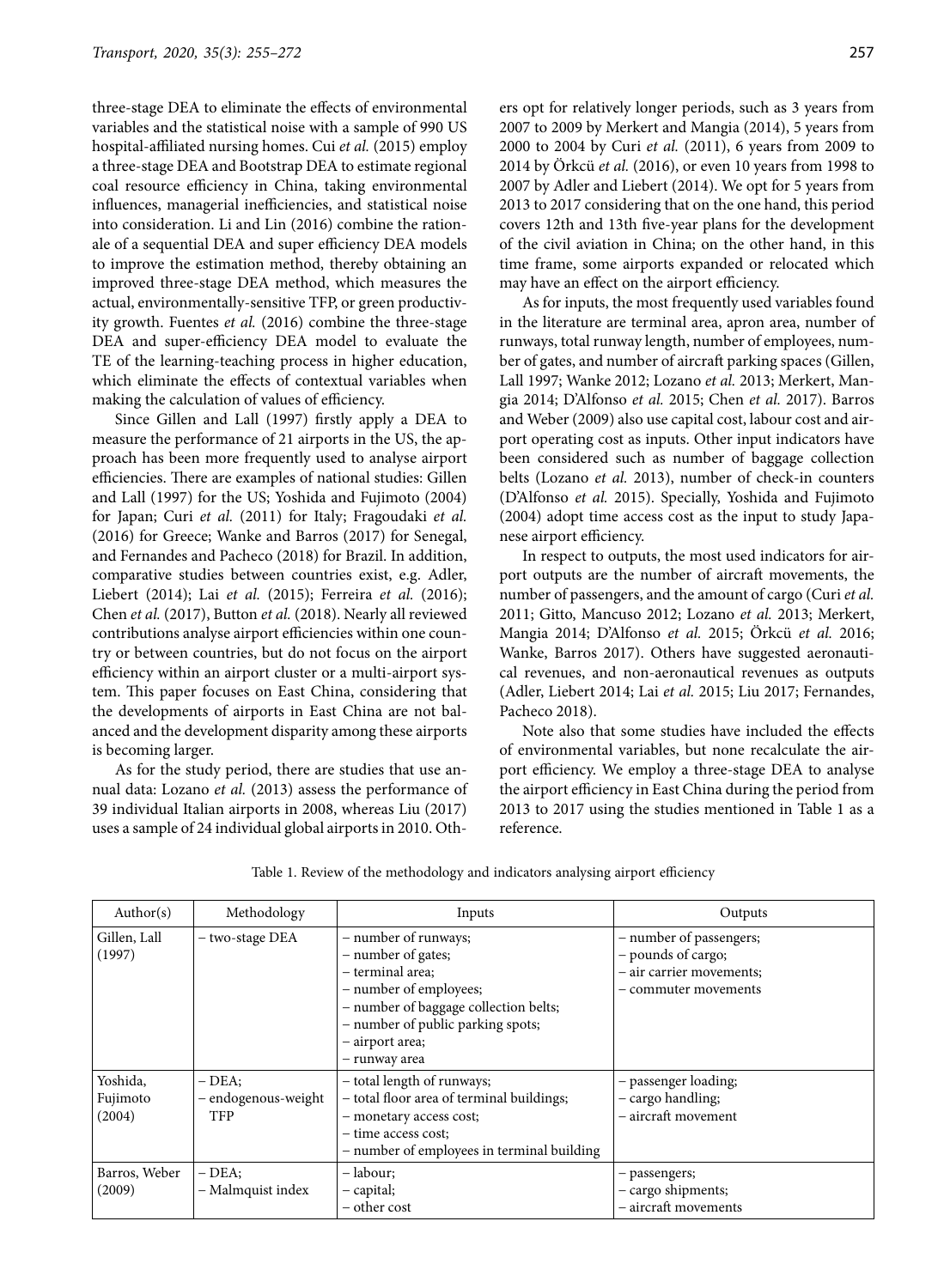| Continue of Table 1 |  |  |  |
|---------------------|--|--|--|
|---------------------|--|--|--|

| Author(s)                          | Methodology                                    | Inputs                                                                                                                                                                                        | Outputs                                                                                               |
|------------------------------------|------------------------------------------------|-----------------------------------------------------------------------------------------------------------------------------------------------------------------------------------------------|-------------------------------------------------------------------------------------------------------|
| Curi et al.<br>(2011)              | - bootstrapped DEA                             | - employees;<br>- number of runways;<br>- apron size                                                                                                                                          | - number of movements;<br>- number of passengers;<br>- amount of cargo                                |
| Gitto, Mancuso<br>(2012)           | $-DEA$                                         | - number of workers;<br>- runway area;<br>- airport area                                                                                                                                      | - number of movements;<br>- number of passengers;<br>- amount of cargo                                |
| Wanke (2012)                       | - bootstrapped DEA                             | - airport area;<br>- apron area;<br>- number of runways;<br>- total runway length;<br>- number of aircraft parking spaces;<br>- terminal area;<br>- number of parking places                  | - number of landings and take offs;<br>- number of passengers;<br>- cargo throughput                  |
| Lozano et al.<br>(2013)            | – network DEA                                  | - square meters;<br>- number of stands;<br>- number of gates;<br>- number of belts;<br>- number of counters                                                                                   | - aircraft traffic movements;<br>- annual passenger movements;<br>- cargo handled                     |
| Wanke (2013)                       | - two-stage network<br><b>DEA</b>              | – terminal area:<br>- aircraft parking spaces;<br>- runways                                                                                                                                   | - passengers;<br>- cargo throughput                                                                   |
| Adler, Liebert<br>(2014)           | $-DEA;$<br>- regression analysis               | - staff costs;<br>- other operating costs;<br>- declared runway capacity                                                                                                                      | - passengers;<br>- cargo;<br>- air transport movements;<br>- non-aeronautical revenues                |
| Merkert,<br>Mangia (2014)          | - two-stage DEA                                | – terminal area;<br>- apron area;<br>- number of runway;<br>- runway length;<br>- runway area;<br>- total area;<br>- number of employees;<br>- operating cost, staff cost;<br>- material cost | - air traffic movements;<br>- passengers;<br>$-$ cargo                                                |
| D'Alfonso et al.<br>(2015)         | $-$ DEA:<br>- two-stage approach               | - airport area;<br>- number of runways;<br>- number of passenger terminals;<br>- number of gates;<br>- number of check-in;<br>- number of employees                                           | - number of passengers;<br>- amount of cargo;<br>- number of movements                                |
| Lai et al. (2015)                  | $- AHP$<br>- DEA-AR model                      | - number of employees;<br>- number of gates;<br>- number of runways;<br>- size of terminal area;<br>- length of runway;<br>- operational expenditure                                          | - number of passengers;<br>- amount of freight and mail;<br>- aircraft movements;<br>– total revenues |
| Ferreira et al.<br>(2016)          | $-$ DEA;<br>- Malmquist index                  | - number of boarding gates;<br>- number of employees;<br>- total length of runways;<br>- other operational costs                                                                              | - number of flights;<br>- number of equivalent passengers                                             |
| Fragoudaki<br><i>et al.</i> (2016) | $-$ DEA;<br>- Malmquist index                  | - runway length;<br>- apron size in square meters;<br>- passenger terminal size                                                                                                               | - total aircraft movements;<br>– WLUs                                                                 |
| Örkcü et al.<br>(2016)             | $-$ DEA;<br>- bootstrapping<br>Malmquist index | - number of runway;<br>- dimension of runway units;<br>passenger terminal area                                                                                                                | - annual number of flights;<br>- annual passenger throughputs;<br>annual cargo throughputs            |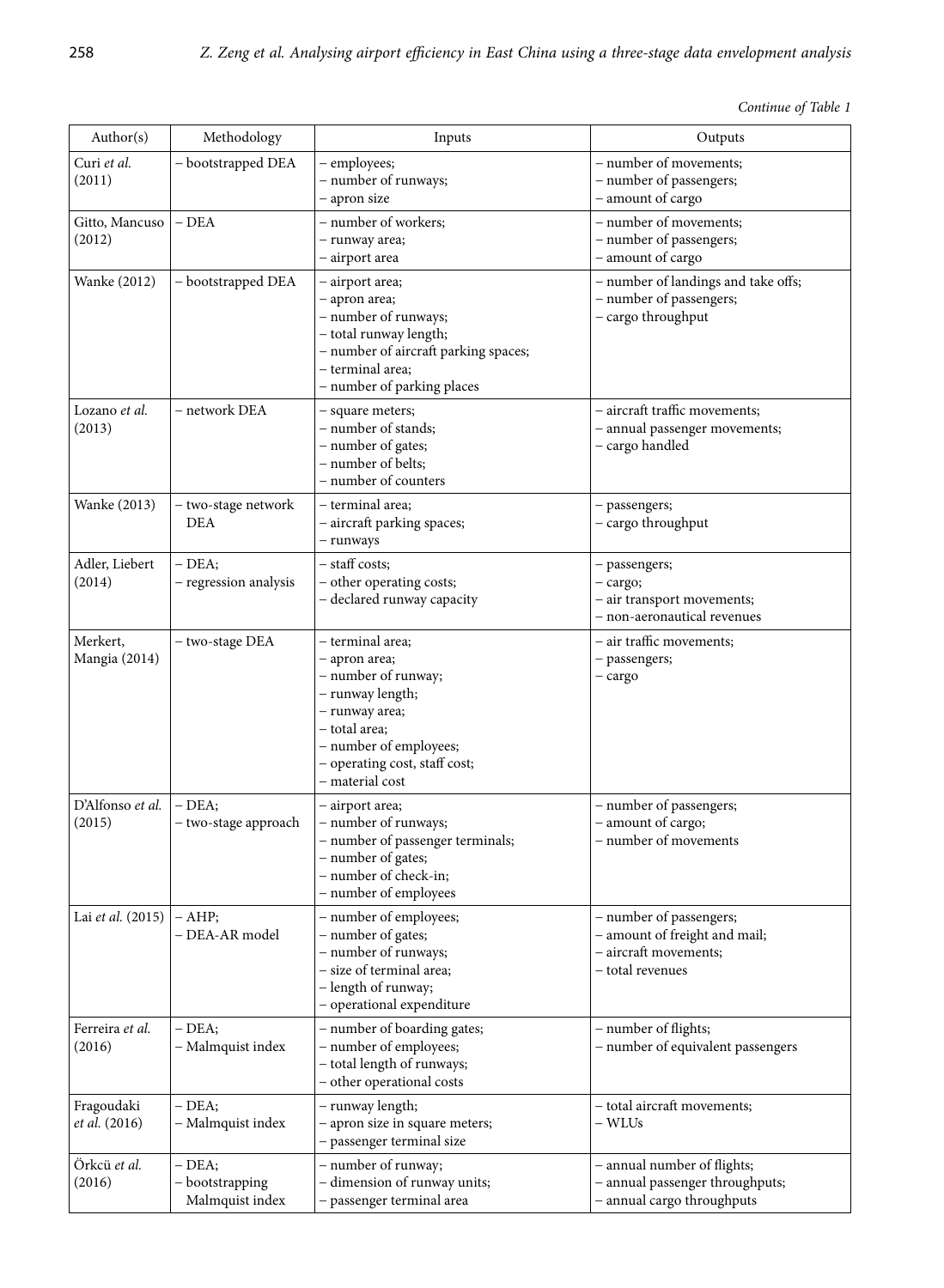|  |  | End of Table 1 |  |
|--|--|----------------|--|
|--|--|----------------|--|

| Author( $s$ )  | Methodology             | Inputs                                      | Outputs                                  |
|----------------|-------------------------|---------------------------------------------|------------------------------------------|
| Chen et al.    | - non-concave           | - number of full-time-equivalent employees; | - number of passengers;                  |
| (2017)         | metafrontier DEA        | - number of gates;                          | - weight of cargo and mail;              |
|                | approach                | - number of runways;                        | - aircraft movements;                    |
|                |                         | - total area of all passenger terminals;    | - total revenues                         |
|                |                         | - average length of runways at each airport |                                          |
| Liu (2017)     | - multi-period DEA;     | - runway area;                              | - passengers and cargo;                  |
|                | - Malmquist index       | - staff cost;                               | - non-aeronautical revenues              |
|                |                         | - other operating cost                      |                                          |
| Wanke, Barros  | - two-stage satisficing | - number of employees;                      | - cargo movement per year;               |
| (2017)         | DEA-support vector      | - runway length in feet                     | - number of aircraft movements per year; |
|                | machine approach        |                                             | - number of passengers per year          |
| Button et al.  | - DEA;                  | - number of airlines;                       | - passenger throughput;                  |
| (2018)         | - tobit-regression      | - car park capacity;                        | - aircraft movements                     |
|                |                         | - distance to city center;                  |                                          |
|                |                         | - passenger terminals;                      |                                          |
|                |                         | - gates;                                    |                                          |
|                |                         | - runways;                                  |                                          |
|                |                         | - length of the longest runway;             |                                          |
|                |                         | - destinations                              |                                          |
| Fernandes,     | - bootstrapped DEA;     | - average number of employees;              | - total passengers;                      |
| Pacheco (2018) | - Malmquist index       | - payroll (including direct and indirect    | - freight plus mail;                     |
|                |                         | benefits);                                  | - operating revenue;                     |
|                |                         | - operating expenses                        | - commercial revenue;                    |
|                |                         |                                             | - other revenues                         |
|                |                         |                                             |                                          |

# **2. Methodology**

DEA is one of the most frequently used method for analysing the (airport) efficiency since the approach does not need a formal definition of a functional relationship between inputs and outputs. In that sense, it is a non-parametric method (Fuentes *et al.* 2016). The method uses linear programming in determining the efficiency of companies where natural prices for specific inputs are lacking, which is ideal for situations where it is impossible to calculate prices, as is the case in airport efficiency analysis. DEA provides a scalar measure of relative efficiency by comparing the efficiency achieved by a DMU with the efficiency obtained by similar DMUs (Gillen, Lall 1997), which is an appropriate way to analyse relative efficiency of the airport in the same airport cluster.

As with any other method, DEA also has a number of disadvantages. The approach rules out any possibility of random influences since it is a deterministic model, which assumes that any resulting inefficiency is solely and exclusively due to the inappropriate management of the DMU (Fuentes *et al.* 2016). To partly solve this, Fried *et al.* (2002) propose a three-stage DEA that can eliminate the effect of environmental variables and the statistical noise. This study selects a three-stage DEA since its advantages are greater and more significant than any potential disadvantage.

In short, DEA is a method to obtain an efficient frontier based on a set of observations. The frontier is calculated by a linear optimization program in which the measurement of efficiency is defined as a ratio between the weighted sum of the outputs and inputs in each DMU (Fuentes

*et al.* 2016). The weights for the inputs and outputs are not pre-determined but instead are the result of the linear programming procedure (Graham 2005). Efficiency is the result of the product of the TE and the AE. Since the latter considers information provided by the prices of the resources, the most common-used type of efficiency in airport analysis is the TE. The TE is a reflection of the efficiency obtained by the DMUs in terms of the quantities of outputs produced in comparison to the inputs used (Fuentes *et al.* 2016), which can be calculated through the CCR-DEA model as proposed by Charnes *et al.* (1978).

RS refers to the variation of outputs caused by the variation of all inputs in the same proportion when other conditions remain unchanged. The CCR-DEA model is under the assumption of CRS, meaning that if all inputs are increased in the same proportion, then outputs will be increased in the same proportion, which can calculate the TE. The BCC-DEA model deals with efficiency of DMUs under the assumption of VRS given that outputs do not always vary in the same proportion as inputs, which can obtain the PTE. The PTE excludes the effect of economic scale, which demonstrates how effectively generation techniques are applied to obtain maximum output. The SE is equal to TE divided by PTE, which indicates that the degree to which scale economy effect is realized. Airport managers are typically evaluated in terms of their ability to minimize input usage in the production of given outputs (input-oriented model), or to maximize output production with given inputs (output-oriented model). This paper considers the first type of orientation (inputs) according to the conditions in China.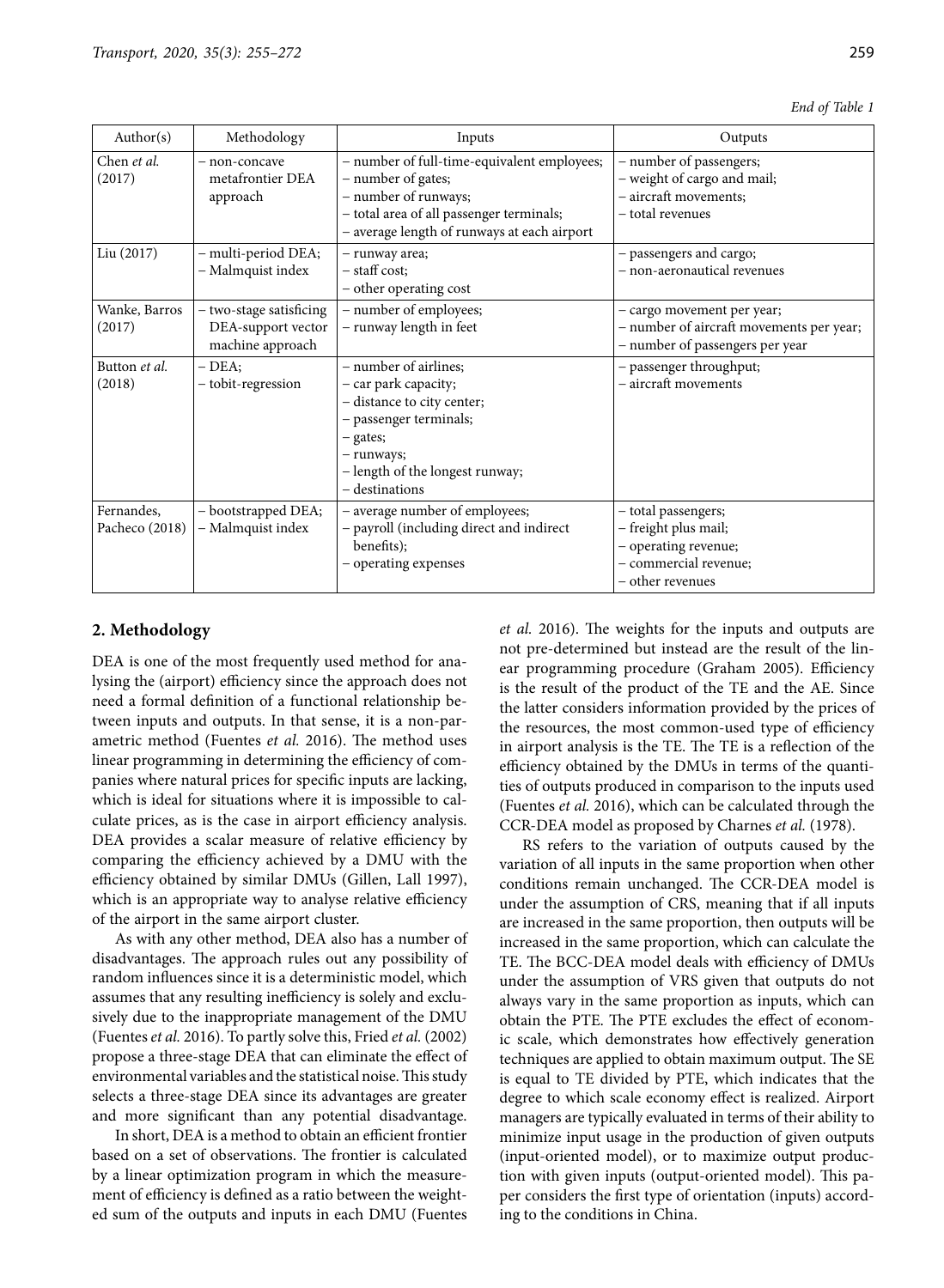### **2.1. The first stage: BCC model**

The BCC-DEA model is based on the characteristics of the airports (DMUs) under analysis. The linear programming model used to obtain the efficiency of  $DMU_{i}$  is defined as follows:

$$
\min\left(\theta - \varepsilon \cdot \left(\hat{e}^T \cdot S^- + e^T \cdot S^+\right)\right)
$$
\nsubject to:  
\n
$$
\sum_{i=1}^I X_i \cdot \lambda_i + S^- = \theta \cdot X_0;
$$
\n
$$
\sum_{i=1}^I Y_i \cdot \lambda_i - S^+ = Y_0;
$$
\n
$$
\sum_{i=1}^I \lambda_i = 1;
$$
\n
$$
\hat{e} = (1, 1, ..., 1)^T \in E^N;
$$
\n
$$
e = (1, 1, ..., 1)^T \in E^M;
$$
\n
$$
\lambda_i \geq 0, \quad i = 1, ..., I;
$$
\n
$$
S^- \geq 0; \quad S^+ \geq 0,
$$
\n(1)

where: *I* is the number of DMUs; *N* is the number of inputs; *M* is the number of outputs;  $X_i =$  $\left[x_{1i}, x_{2i},..., x_{Ni}\right]^T$ ,  $i = 1,..., I$ ;  $Y_i = \left[y_{1i}, y_{2i},..., y_{Mi}\right]^T$ ,  $i = 1, ..., I; \lambda_i$  is defined 1 1 *I i*  $\sum_{i=1}^{1} \lambda_i = 1; S^- = \left[ S_1^-, S_2^-, \dots, S_N^- \right]^T$ are slack variables for inputs of  $DMU_{i_0}$ ;  $S^+ = \left[S_1^+, S_2^+, \ldots, Y_n^-\right]$  $S_M^+$ <sup>T</sup> are slack variables for outputs of  $\overline{DMU_{i_0}}$ .

> In this stage we can obtain the PTE and SE since we assumed VRS. The  $DMU_{i_0}$  is efficient when  $TE = PTE = SE = 1$  and  $S^- = S^+ = 0$ , at the stage of CRS. Meanwhile, the input slacks of all DMUs can be calculated, which demonstrate the disparities between the actual and targeted input values.

# **2.2. The second stage: obtain the adjusted input values**

Fuentes *et al.* (2016) use a linear programming model to minimize the slack variables, so that they can modify the value of inputs and outputs. Fried *et al.* (2002) attribute the input slacks (radial plus non-radial) to managerial inefficiency (it means that managers do not achieve the expected goals during the organization of various resources for the company), environmental variables and the statistical noise, which all lead to the pure technical inefficiency. Our goal is to eliminate the effects of environmental variables and the statistical noise, and then if the PTE is less than 1, we can ascertain that the managerial inefficiency leads to the pure technical inefficiency. In order to capture the effect of the statistical noise on efficiency, the model must be stochastic, so we apply a SFA in the second stage as Fried *et al.* (2002) did. The similar SFA model of *n*th input can be structured with slacks of inputs obtained in the first stage as dependent variables while environmental variables as independent variables as follows:

$$
s_{ni} = f^{n}(z_i; \beta^n) + v_{ni} + u_{ni};
$$
  
\n
$$
n = 1, ..., N; i = 1, ..., I,
$$
 (2)

where:  $f^{n}(Z; \beta^{n})$  is stochastic frontier function representing the effects of environmental variables to input slacks;  $z_i = [z_{1i}, z_{2i}, \dots, z_{ki}]^T$ ,  $i = 1, \dots, I; v_{ni} + u_{ni}$  denotes mixed error term;  $v_{ni} \sim N^+ (0, \sigma_{vn}^2); u_{ni} \sim N^+ (0, \sigma_{un}^2); v_{ni} \cdot u_{ni}$ distribute independently of each other and each of the *N* regressions (2) may be estimated by maximum likelihood techniques. In each regression, the parameters to be estimated are  $(\beta^n, \sigma_{vn}^2, \sigma_{un}^2)$ . All parameters vary across the *N* input slack regressions, which allows the environmental variables, statistical noise and managerial inefficiency to exert different impacts across inputs (Fried *et al.* 2002).

Set 
$$
\gamma_n = \frac{\sigma_{un}^2}{\sigma_{vn}^2 + \sigma_{un}^2}
$$
, and the value of  $\gamma_n$  close to 1 in-

 $X_i =$  ficiency is mainly derived from the statistical noise, and dicates that the effect of managerial inefficiency dominate the airport inefficiency, and the SFA method can be used for estimation. If  $\gamma_n$  near to 0 means that the airport inefthus the OLS approach should be applied. The value of  $\gamma_n$ is utilized to identify the feasibility and applicability of the SFA regression.

> It is necessary to separate the statistical noise from managerial inefficiency in the residuals of the SFA regression models (2) in order to obtain estimates of  $v_{ni}$  as follows:

$$
\hat{E}\left(u_{ni}|v_{ni} + u_{ni}\right) = \frac{\lambda_n \cdot \sigma_n}{1 + \lambda_n^2} \cdot \left(\frac{\phi\left(\frac{\varepsilon_{ni} \cdot \lambda_n}{\sigma_n}\right)}{\phi\left(\frac{\varepsilon_{ni} \cdot \lambda_n}{\sigma_n}\right)} + \frac{\varepsilon_{ni} \cdot \lambda_n}{\sigma_n}\right);
$$
\n(3)

$$
\hat{E}\Big(v_{ni}|v_{ni} + u_{ni}\Big) = s_{ni} - z_i \cdot \hat{\beta}^n - \hat{E}\Big(u_{ni}|v_{ni} + u_{ni}\Big),\qquad(4)
$$

where:  $\hat{E}( u_{ni} | v_{ni} + u_{ni})$  denote the conditional estimators for managerial inefficiency;  $\hat{E}(v_{ni} | v_{ni} + u_{ni})$  denote the conditional estimators for statistical noise. For easy calculation, Luo (2012) defines that  $\lambda_n = \frac{v_{un}}{\sigma_{vn}}$ <br>and  $\varepsilon_{ni} = v_{ni} + u_{ni}$ .  $\lambda_n = \frac{\sigma_{un}}{\sigma_{vn}}$ ,  $\sigma_n^2 = \sigma_{vn}^2 + \sigma_{un}^2$ and  $\varepsilon_{ni} = v_{ni} + u_{ni}$ .

Using the regression results, we further adjust inputs after eliminating the effect of environmental variables and statistical noise. The adjustment formula for  $DMU_{i}$  is as follows:

$$
x_{ni}^{A} = x_{ni} + \left(\max_{i} \left(z_{i} \cdot \hat{\beta}^{n}\right) - z_{i} \cdot \hat{\beta}^{n}\right) + \left(\max_{i} \left(\hat{v}_{ni}\right) - \hat{v}_{ni}\right),
$$
\n(5)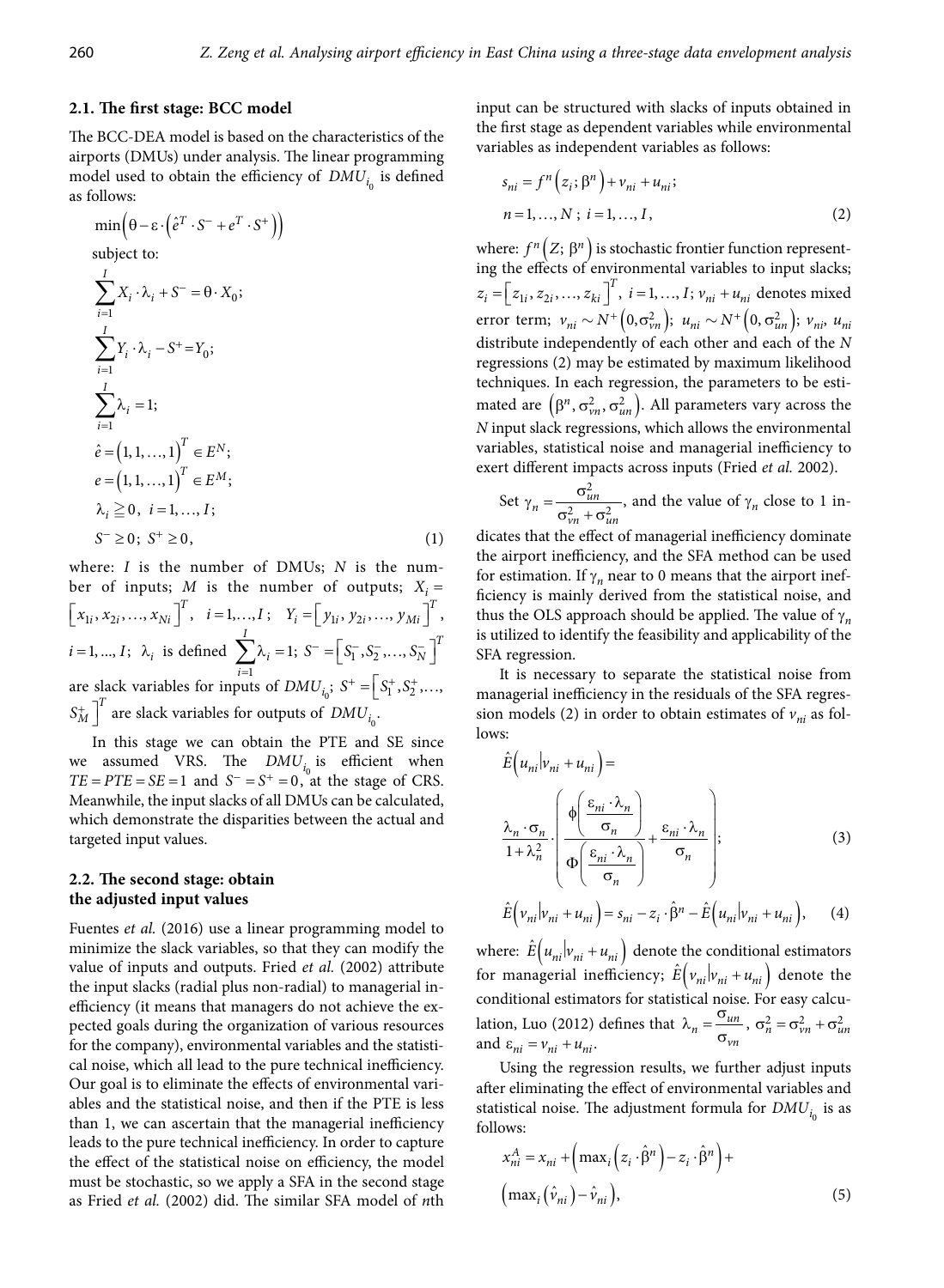where: the first bracket adjusts  $DMU<sub>i<sub>o</sub></sub>$  to a common operating environment; the second one puts it into a common state of nature and the worst situation encountered in the sample. These adjustments vary across DMUs and inputs. Such adjustments can make all DMUs in the same exterior condition.

### **2.3. The third stage: reuse BCC model**

The BCC-DEA model is used again with the input  $x_{ni}^A$  obtained from the second stage and the efficiency can reflect the real operation status after eliminating external environmental variables and statistical noise.

# **3. Data and results**

### **3.1. Variables and data sources**

We select the terminal area  $-I_1$ , the number of gate positions –  $I_2$  and total length of runways –  $I_3$  as inputs. The terminal area is a significant input in the landside of airports that decides the ability of accommodating passengers. The number of gate positions and total length of runways are both typical inputs in the airside of airports, which limit the number and type of aircrafts that airports can handle at the same time. We also take the number of destinations –  $I_4$  into consideration because it reflects the service scope of airports in a degree.

For outputs, we select the passenger throughput  $- O_1$ , the cargo and mail throughput –  $O_2$ , and the number of aircraft movements –  $O_3$ .

Another important decision is the choice of environmental variables. Environmental variables are factors that affect airport efficiency but that are objective and uncontrollable, such as social and economic factors. We select per capita  $GDP - Z_1$ , the proportion of the tertiary industry in the GDP  $- Z_2$ , and the number of tourists travelling to the city where the airport is located  $-Z_3$ . Per capita GDP determines the purchasing power of consumers and the level of economic development in the city. The proportion of the tertiary industry in the GDP is a proxy for the economic structure of the city. The bigger the proportion,

Data required for the analysis were collected from the airports official websites, *Issues the Statistics Bulletin of Civil Airports in China* (CAAC 2017a), OAG (2018) database and other Internet resources. The time span ranges from 2013 to 2017. In addition, we selected the top 20 airports in East China as DMUs ranked by passenger throughputs in 2017 (as shown in Appendix A Table A). Table 2 shows the descriptive statistics of the collected data of all variables, while Table 3 shows that, the results of the Pearson correlation test are significant, indicating a high correlation level and fulfilling the principle of the indicator selection required by DEA.

Table 3. Pearson correlation coefficients between inputs and outputs

|                |       |            |            | Inputs     |            |  |
|----------------|-------|------------|------------|------------|------------|--|
| Outputs        | Years | $I_1$      | $I_2$      | $I_3$      | $I_4$      |  |
|                | 2013  | $0.955***$ | $0.983***$ | $0.911***$ | $0.949***$ |  |
|                | 2014  | $0.949***$ | $0.955***$ | $0.895***$ | $0.953***$ |  |
| $O_1$          | 2015  | $0.957***$ | $0.956***$ | $0.907***$ | $0.952***$ |  |
|                | 2016  | $0.964***$ | $0.947***$ | $0.918***$ | $0.955***$ |  |
|                | 2017  | $0.968***$ | $0.951***$ | $0.919***$ | $0.949***$ |  |
|                | 2013  | $0.885***$ | $0.830***$ | $0.900***$ | $0.901***$ |  |
|                | 2014  | $0.833***$ | $0.778***$ | $0.852***$ | $0.897***$ |  |
| O <sub>2</sub> | 2015  | $0.838***$ | $0.775***$ | $0.936***$ | $0.893***$ |  |
|                | 2016  | $0.863***$ | $0.747***$ | $0.936***$ | $0.889***$ |  |
|                | 2017  | $0.845***$ | $0.730***$ | $0.936***$ | $0.852***$ |  |
|                | 2013  | $0.951***$ | $0.981***$ | $0.919***$ | $0.964***$ |  |
|                | 2014  | $0.956***$ | $0.958***$ | $0.908***$ | $0.971***$ |  |
| $O_3$          | 2015  | $0.960***$ | $0.959***$ | $0.915***$ | $0.966***$ |  |
|                | 2016  | $0.965***$ | $0.953***$ | $0.921***$ | $0.968***$ |  |
|                | 2017  | $0.965***$ | $0.952***$ | $0.927***$ | $0.959***$ |  |

*Note:* \*\*\* indicates the 1% significance level.

| Variables                                | Min        | Max          | Mean         | SD.          | <b>CV</b> |
|------------------------------------------|------------|--------------|--------------|--------------|-----------|
| $I_1$ [·10 <sup>4</sup> m <sup>2</sup> ] | 1.400      | 83.200       | 15.946       | 19.490       | 1.222     |
| $I_2$ [No]                               | 9.000      | 224.000      | 58.500       | 58.391       | 0.998     |
| $I_3$ [m]                                | 2400.000   | 15000.000    | 4253.000     | 2547.506     | 0.599     |
| $I_4$ [No]                               | 13.000     | 273.000      | 73.750       | 53.737       | 0.729     |
| $ O_1$ [person]                          | 548306.000 | 70001237.000 | 12909898.620 | 14846125.706 | 1.150     |
| $O_2$ [ton]                              | 2655.970   | 3824279.946  | 288828.852   | 718050.924   | 2.486     |
| $O_3$ [sortie]                           | 6231.000   | 496774.000   | 106135.520   | 105164.025   | 0.991     |
| $Z_1$ [CNY]                              | 49817.000  | 160706.000   | 94543.450    | 23380.655    | 0.247     |
| $ Z_2$ [-]                               | 0.349      | 0.698        | 0.499        | 0.085        | 0.170     |
| $ Z_3 $ [·10 <sup>4</sup> person]        | 2737.693   | 32718.010    | 8900.013     | 7296.782     | 0.820     |

Table 2. Descriptive statistics of the collected data of all variables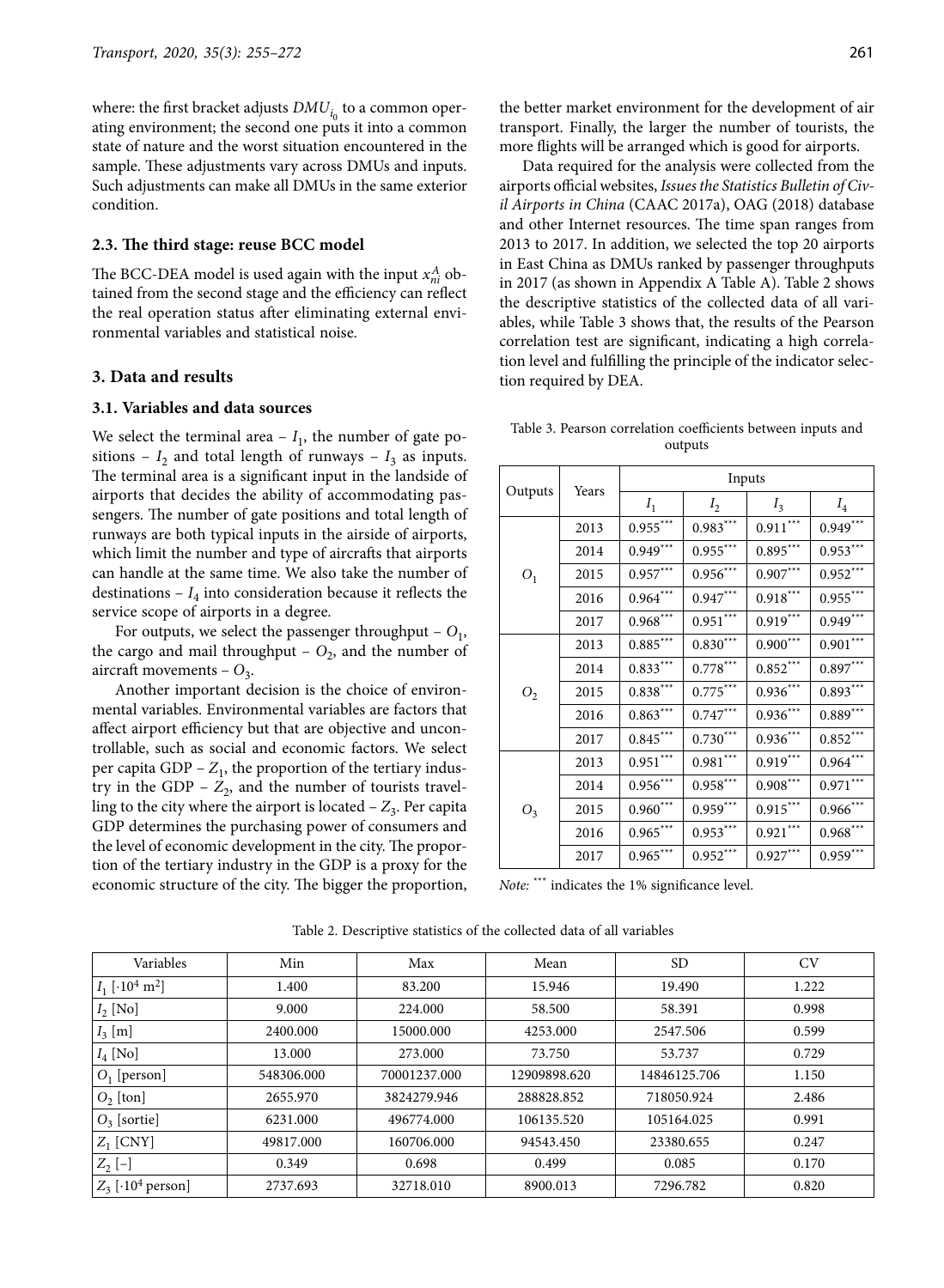### **3.2. Results of the first stage**

We use MaxDEA8.0 (*http:*//*maxdea.com*/*[MaxDEA.htm](http://maxdea.com/MaxDEA.htm)*) and Frontier 4.1 (*http:*//*[frontier.r-forge.r-project.org](http://frontier.r-forge.r-project.org/front41.html)*/ *[front41.html](http://frontier.r-forge.r-project.org/front41.html)*) software to obtain the results shown in Table 4. The first column reflects the airports (DMUs). Column 2, 3 and 4 indicate TE, the PTE and the SE of each airport respectively in 2013 (followed by the same order in other years). Columns 5, 9, 13, 17 and 21 indicate the stage of returns to scale; *irs* means increasing returns to scale (if all inputs are increased in the same proportion, then outputs will be increased in the higher proportion); *drs* means decreasing returns to scale (if all inputs are increased in the same proportion, then outputs will be increased in the lower proportion); others show CRS. We can increase or decrease inputs properly according to the stage of *irs* or *drs* if the airport is scale inefficient. Since the DEA model is input-oriented, all the values in columns 2, 6, 10, 14, 18 and 22 may be equal to 1 (efficient) or less than 1 (inefficient). The lower the value is, the more inefficient the airport will become.

Airports abbreviations (IATA codes) is available in Appendix A. PVG, SHA, XMN, WNZ and NGB are superior to other airports because their average TEs of the five years from 2013 to 2017 are equal to 1, as shown in Figure 1. Ten airports (NKG, TNA, FOC, KHN, HFE, WUX, YNT, JJN, CZX and WEH) do not have a good performance because their average TEs are all less than 0.849 (the average value of 20 airports). Taking CZX as an example, TEs from 2013 to 2017 are equal to 0.472, 0.506, 0.541, 0.511, 0.771, respectively, and the average TE of the five years is 0.560, which is the lowest average TE within 20 airports.

The average TE of all the 20 airports decreases first and then increases as shown in Figure 2. Average PTEs are always above 0.9, and the tendency of which is the same as the tendency of average TEs. Average SEs nearly has a rising tendency in the five years, while the values are always lower, than which of average PTEs. Airport inefficiency is dominated by both pure technical inefficiency and scale inefficiency. Almost all airports are at the stage of *irs* except HGH from 2013 to 2017, NKG in 2017 and FOC in 2014, which are at the stage of *drs* as shown in Table 4, which means airports at the stage of *irs* can achieve more outputs by increasing their inputs properly.

### **3.3. Results of the second stage**

The SFA approach is applied to analyse the slack of inputs, embodying the terminal area, the number of gate position, total length of runways, and the number of destinations. Three environmental variables, which are per capita GDP, the proportion of the tertiary industry in the GDP and the number of tourists travelling to the city where the airport is located, are regarded as the independent variables of the input slacks.

Table 5 demonstrates the SFA estimation results in 2017 as an example, others are shown in Appendix B. The LR test results of the one-side error of SFA regressions for four input slacks with three environmental variables are all under 1% significance level, which indicates the robustness of the SFA model. The values of  $\gamma_n$  are all near 1, which shows that managerial inefficiencies dominates the pure technical inefficiencies. The separation of managerial inefficiency and the statistical noise by employing the SFA model is effective.

| Year       |              | 2013           |           |                          |              | 2014         |              |                          |              | 2015         |              |                          |                |              | 2016         |                          |              | 2017         |           |                          |                | Average      |           |
|------------|--------------|----------------|-----------|--------------------------|--------------|--------------|--------------|--------------------------|--------------|--------------|--------------|--------------------------|----------------|--------------|--------------|--------------------------|--------------|--------------|-----------|--------------------------|----------------|--------------|-----------|
| Airport    | TE           | PTE            | <b>SE</b> | <b>RS</b>                | <b>TE</b>    | PTE          | <b>SE</b>    | <b>RS</b>                | TE.          | <b>PTE</b>   | <b>SE</b>    | <b>RS</b>                | T <sub>F</sub> | <b>PTE</b>   | <b>SE</b>    | <b>RS</b>                | TE.          | <b>PTE</b>   | <b>SE</b> | <b>RS</b>                | T <sub>E</sub> | <b>PTE</b>   | <b>SE</b> |
| PVG        | 1            | $\mathbf{1}$   | 1         | $\equiv$                 | 1            | 1            | 1            | $\equiv$                 | $\mathbf{1}$ | 1            | $\mathbf{1}$ | $\overline{\phantom{0}}$ | $\mathbf{1}$   | 1            | $\mathbf{1}$ | $\equiv$                 | 1            | 1            | 1         | $\equiv$                 | 1              | 1            | 1         |
| <b>SHA</b> | $\mathbf{1}$ |                |           | $\equiv$                 | 1            | 1            | $\mathbf{1}$ | $\equiv$                 | $\mathbf{1}$ | $\mathbf{1}$ | 1            | $\overline{\phantom{m}}$ | $\mathbf{1}$   | $\mathbf{1}$ | $\mathbf{1}$ | L.                       |              | 1            | 1         | L.                       | 1              |              |           |
| <b>HGH</b> | 0.915        | 0.919          | 0.996     | drs                      | 0.985        | $\mathbf{1}$ | 0.985        | drs                      | 0.932        | 0.937        | 0.994        | drs                      | 0.856          | 0.914        | 0.936        | drs                      | 0.943        | 0.975        | 0.967     | drs                      | 0.926          | 0.949        | 0.976     |
| <b>XMN</b> | 1            |                |           | $\equiv$                 | 1            | 1            | 1            | $\equiv$                 | 1            | -1           | 1            | $\overline{\phantom{m}}$ | 1              | 1            |              | $\overline{\phantom{m}}$ | 1            |              |           | $\overline{\phantom{0}}$ | 1              | 1            | 1         |
| <b>NKG</b> | 0.961        | 0.975          | 0.986     | irs                      | 0.724        | 0.776        | 0.933        | irs                      | 0.764        | 0.804        | 0.950        | irs                      | 0.852          | 0.897        | 0.950        | irs                      | 0.832        | 0.839        | 0.992     | drs                      | 0.827          | 0.858        | 0.962     |
| <b>TAO</b> | 0.984        | $\mathbf{1}$   | 0.984     | irs                      | 1            | $\mathbf{1}$ | $\mathbf{1}$ | $\overline{\phantom{0}}$ | 1            | $\mathbf{1}$ | 1            | -                        | $\mathbf{1}$   | $\mathbf{1}$ | 1            | $\qquad \qquad -$        | $\mathbf{1}$ | $\mathbf{1}$ | 1         | $\equiv$                 | 0.997          | $\mathbf{1}$ | 0.997     |
| <b>TNA</b> | 0.767        | 0.827          | 0.927     | irs                      | 0.830        | 0.863        | 0.961        | irs                      | 0.777        | 0.826        | 0.941        | irs                      | 0.828          | 0.847        | 0.977        | irs                      | 0.932        | 0.939        | 0.992     | irs                      | 0.827          | 0.860        | 0.960     |
| FOC        | 0.852        | 0.889          | 0.958     | irs                      | 0.941        | 0.944        | 0.998        | drs                      | 0.745        | 0.82         | 0.908        | irs                      | 0.689          | 0.810        | 0.851        | irs                      | 0.607        | 0.800        | 0.759     | irs                      | 0.767          | 0.853        | 0.895     |
| <b>WNZ</b> | 1            | $\mathbf{1}$   |           | $\equiv$                 | 1            | $\mathbf{1}$ | 1            | $\overline{\phantom{0}}$ | 1            | $\mathbf{1}$ | 1            | $\equiv$                 | 1              | $\mathbf{1}$ | 1            | $\overline{\phantom{0}}$ | 1            | $\mathbf{1}$ |           | $\overline{\phantom{0}}$ | 1              | 1            | 1         |
| <b>KHN</b> | 0.643        | 0.801          | 0.803     | irs                      | 0.628        | 0.803        | 0.782        | irs                      | 0.647        | 0.825        | 0.784        | irs                      | 0.636          | 0.848        | 0.75         | irs                      | 0.710        | 0.847        | 0.839     | irs                      | 0.653          | 0.825        | 0.792     |
| NGB        | 1            |                |           | $\overline{\phantom{a}}$ | $\mathbf{1}$ |              | $\mathbf{1}$ | $\equiv$                 | 1            | $\mathbf{1}$ | $\mathbf{1}$ | -                        | $\mathbf{1}$   | $\mathbf{1}$ | 1            | $\qquad \qquad -$        | $\mathbf{1}$ |              |           | $\overline{\phantom{0}}$ |                | 1            | 1         |
| <b>HFE</b> | 0.713        | 0.848          | 0.841     | irs                      | 0.746        | 0.858        | 0.869        | irs                      | 0.813        | 0.888        | 0.916        | irs                      | 0.847          | 0.919        | 0.921        | irs                      | 0.949        | 0.993        | 0.955     | irs                      | 0.814          | 0.901        | 0.900     |
| WUX        | 0.846        | $\mathbf{1}$   | 0.846     | irs                      | 0.854        | $\mathbf{1}$ | 0.854        | irs                      | 0.608        | 0.866        | 0.701        | irs                      | 0.652          | 0.872        | 0.748        | irs                      | 0.744        | 0.888        | 0.838     | irs                      | 0.741          | 0.925        | 0.797     |
| <b>YNT</b> | $\mathbf{1}$ | $\mathbf{1}$   |           | $\equiv$                 | 1            | 1            |              | $\qquad \qquad -$        | 0.498        | 0.753        | 0.662        | irs                      | 0.539          | 0.762        | 0.708        | irs                      | 0.563        | 0.767        | 0.733     | irs                      | 0.720          | 0.856        | 0.821     |
| JJN        | 0.596        | $\overline{1}$ | 0.596     | irs                      | 0.648        | $\mathbf{1}$ | 0.648        | irs                      | 0.786        | $\mathbf{1}$ | 0.786        | irs                      | 0.738          | $\mathbf{1}$ | 0.738        | irs                      | 0.875        | $\mathbf{1}$ | 0.875     | irs                      | 0.729          | 1            | 0.729     |
| <b>CZX</b> | 0.472        | 0.882          | 0.536     | irs                      | 0.506        | 0.794        | 0.637        | irs                      | 0.541        | 0.750        | 0.721        | irs                      | 0.511          | 0.756        | 0.677        | irs                      | 0.771        | 0.938        | 0.822     | irs                      | 0.560          | 0.824        | 0.679     |
| WEH        | 0.602        | 1              | 0.602     | irs                      | 0.318        | 1            | 0.318        | irs                      | 0.602        | 1            | 0.602        | irs                      | 0.681          | 1            | 0.681        | irs                      | 0.717        | 1            | 0.717     | irs                      | 0.584          | $\mathbf{1}$ | 0.584     |
| <b>NTG</b> | $\mathbf{1}$ |                |           | $\equiv$                 | 1            | 1            | 1            | $\qquad \qquad -$        | 0.966        | 1            | 0.966        | irs                      | 0.908          | 1            | 0.908        | irs                      |              | $\mathbf{1}$ | 1         | $\overline{\phantom{0}}$ | 0.975          |              | 0.975     |
| <b>XUZ</b> |              |                |           | $\equiv$                 | 1            | 1            | 1            | $\equiv$                 |              | $\mathbf{1}$ |              | $\overline{\phantom{m}}$ | 1              |              |              | $\overline{\phantom{0}}$ | 0.983        | 1            | 0.983     | irs                      | 0.997          |              | 0.997     |
| <b>YTY</b> | 0.629        | $\mathbf{1}$   | 0.629     | irs                      | 0.755        | $\mathbf{1}$ | 0.755        | irs                      | 0.950        | $\mathbf{1}$ | 0.950        | irs                      | 1              | 1            | $\mathbf{1}$ | L,                       | $\mathbf{1}$ |              | 1         | $\overline{\phantom{0}}$ | 0.867          | $\mathbf{1}$ | 0.867     |
| Average    | 0.849        | 0.957          | 0.885     | $\overline{\phantom{a}}$ | 0.847        | 0.952        | 0.887        | $\overline{\phantom{0}}$ | 0.831        | 0.923        | 0.894        | $\overline{\phantom{a}}$ | 0.837          | 0.931        | 0.892        | ÷                        | 0.881        | 0.949        | 0.924     | ۳                        | 0.849          | 0.943        | 0.896     |

Table 4. Efficiency of the first stage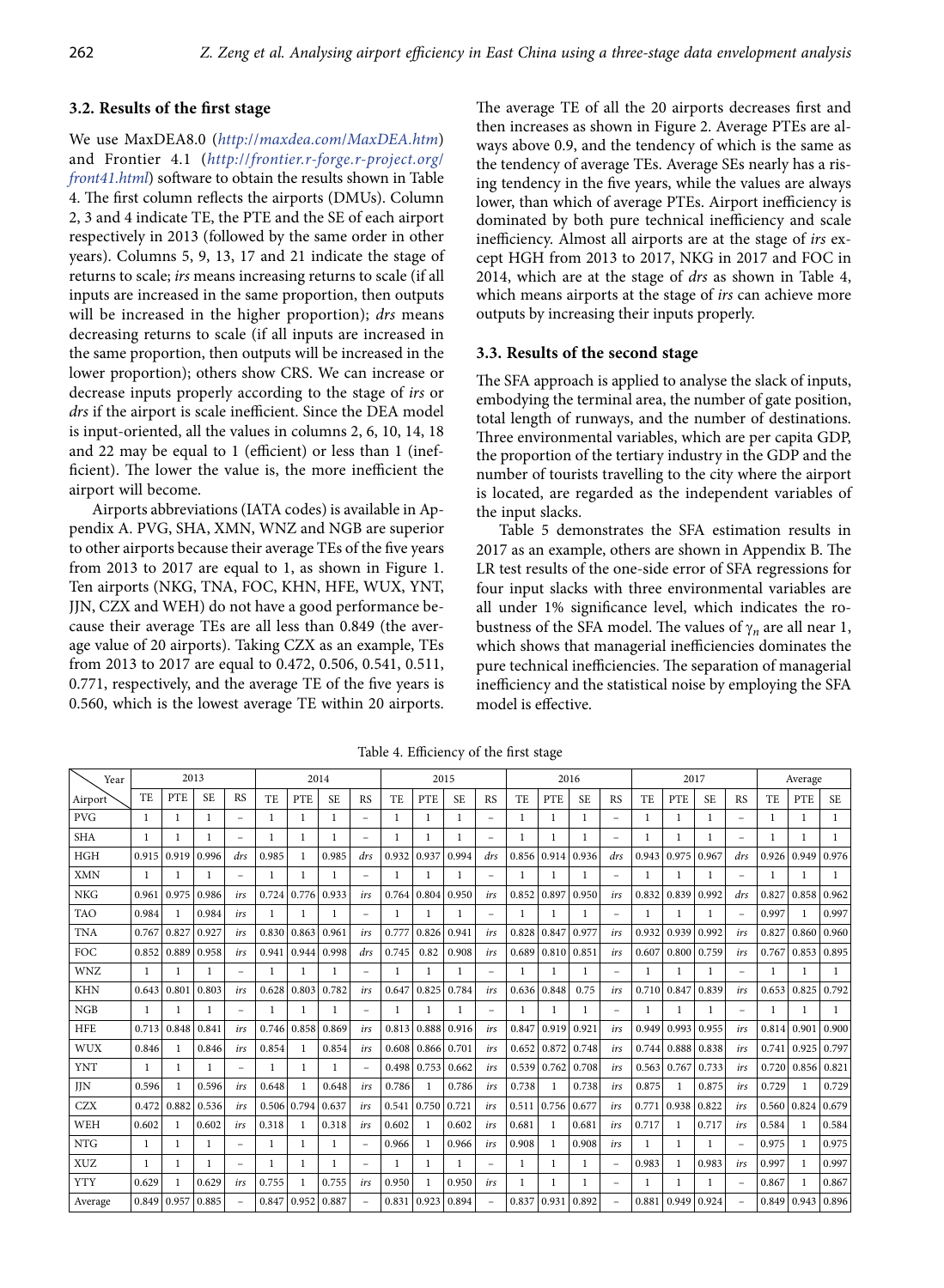| Slacks<br>Independent<br>variables                                               | Terminal area                    | Number<br>of gate positions   | Number<br>of runways           | Number<br>of destinations     |  |  |
|----------------------------------------------------------------------------------|----------------------------------|-------------------------------|--------------------------------|-------------------------------|--|--|
| Constant term                                                                    | $-1.4412** (-2.2869)$            | $-14.6630***(-5.8031)$        | $-393.1780***$ (-9.5587)       | $-2.7204***$ (-6.0124)        |  |  |
| Per capita GDP                                                                   | $1.7125$ <sup>**</sup> (2.2674)  | $11.5758***$ (7.8775)         | 545.8718*** (32.2813)          | $3.7584***$ (25.5233)         |  |  |
| The proportion<br>of the tertiary industry<br>in the GDP                         | $1.2281$ <sup>**</sup> (2.2017)  | $16.7610^{***}$ (10.5880)     | $172.4547***$ (7.4710)         | $1.2258***$ (3.7472)          |  |  |
| The number of tourists<br>travelling to the city where<br>the airport is located | $-1.2381$ <sup>*</sup> (-1.9588) | $-10.9842***(-14.3993)$       | $-393.6742***(-22.1047)$       | $-3.0897***(-4.0139)$         |  |  |
| $\sigma_n^2$                                                                     | $9.9259***$ (7.5302)             | 374.9131*** (409.1222)        | 399593.8000*** (399551.8500)   | 145.3205*** (153.0928)        |  |  |
| $\gamma_n$                                                                       | 0.99999999***<br>(4372298.6000)  | 0.99999999***<br>(24268.9450) | 0.99999999***<br>(188263.4900) | 0.99999999***<br>(89680.0330) |  |  |
| LR test                                                                          | 15.6823***                       | $15.2384***$                  | $12.1738***$                   | $16.7473***$                  |  |  |

Table 5. SFA estimation results in 2017

Notes: \*\*\*, \*\*, \* indicates the 1, 5, 10% significance level;

data in brackets demonstrate *t-*statistics of the coefficients.



Figure 1. Average TEs of five years of 20 airports in the first stage



Figure 2. Average efficiencies of 20 airports from 2013 to 2017 in the first stage

For the evaluated coefficients, in accordance with the *t-*statistics in brackets, all coefficients are significant at 1 or 5% significance level, which demonstrates that three environmental variables do exert critical effects on airport efficiencies. It is essential to remove the effects of environmental variables and the statistical noise on airport efficiencies to obtain the "real" airport efficiencies. Different coefficients represent different relationships between environmental variables and input slacks. The negative coefficient implies the favourable effects brought by environmental variables on the improvement of airport efficiencies, and the positive coefficient demonstrates the unfavourable effects.

For per capita GDP, all the coefficients are positive and significant. This indicates that per capita GDP will lead to the input increase of the terminal area, the number of gate positions, total length of runways and the number of destinations, which can bring unfavourable impacts on airport efficiencies. The city where the airport is located will expand the airport scale ahead of time to meet the growing demand for travel as the increase of per capita GDP, which leads to the input slacks of airports and causes the airport inefficiency.

For the proportion of the tertiary industry in the GDP, the coefficients are all positive and significant, which means that the increase of the proportion will not be good for the decrease of input slacks. This result means, the continuous increase in the proportion of the tertiary industry in the GDP has led to economic transformation and triggered new demand, which promotes the development of the air transport market, further expanding the airport scale and increasing airport inputs. While at these recent years, the actual demand cannot fully satisfy the supply, which means that the advanced construction of airports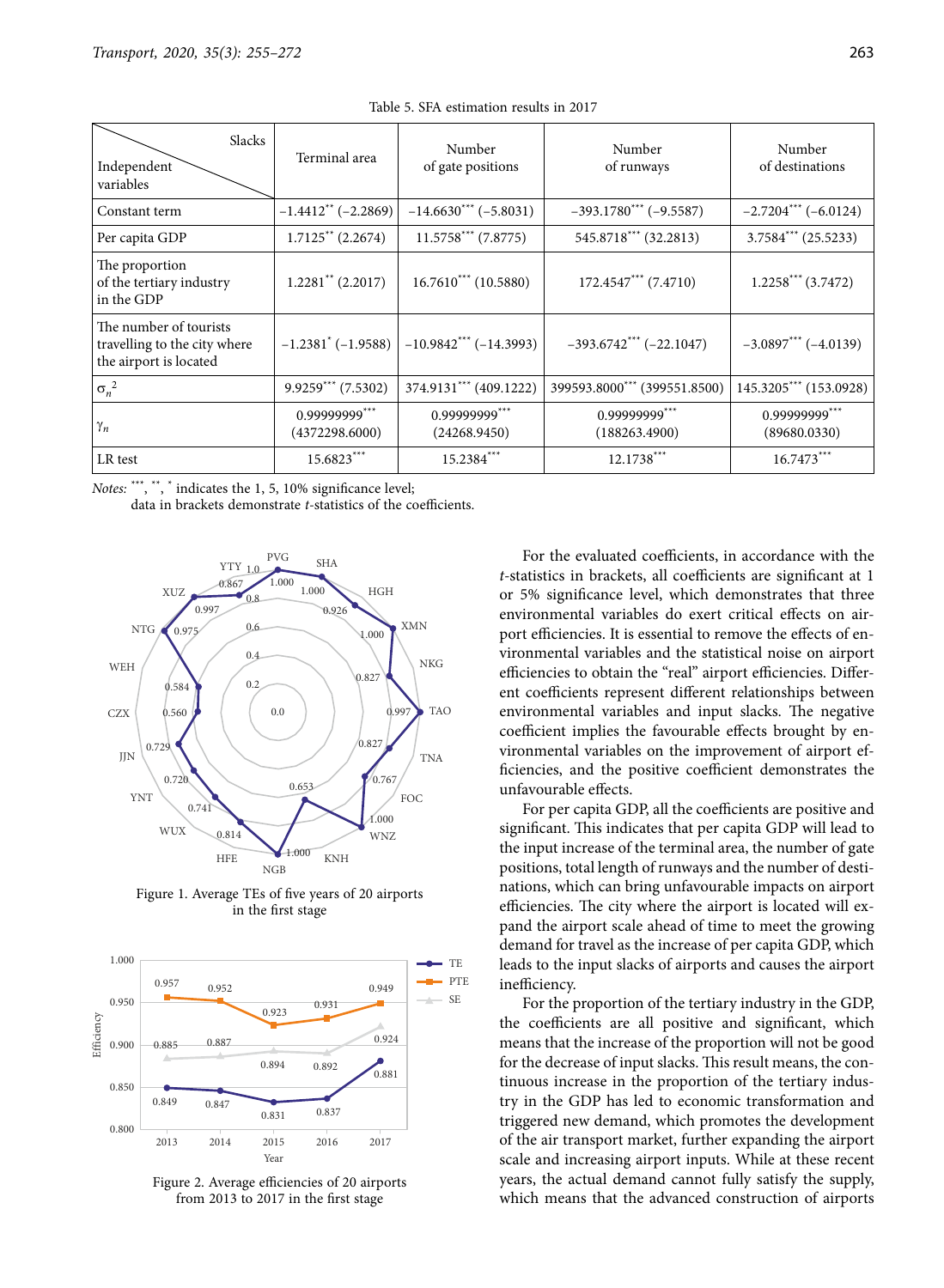will lead to airport input slacks and be unfavourable for the increase of airport efficiencies.

For the number of tourists travelling to the city where the airport is located, coefficients of the terminal area, the number of gate positions, total length of runways and the number of destinations are all negative and significant. As more and more tourists come to the city where the airport is located, the airport's inputs will be utilized adequately, and outputs will be increased significantly, which can bring favourable effects on the improvement of airport efficiencies.

In accordance with the regression results from 2013 to 2017, the selected three environmental variables exert effects on different input slacks for airport efficiencies. It is necessary to measure airport efficiencies by eliminating effects of environmental variables and the statistical noise. According to the regression results obtained by the SFA model, the adjusted inputs can be obtained according to Equations (2)–(5) to evaluate the real airport efficiencies.

### **3.4. Results of the third stage**

Airport efficiencies are evaluated again using the adjusted inputs and original outputs, as shown in Table 6. PVG, SHA, XMN are still superior to other airports after eliminating the effect of environmental variables and the statistical noise as implied in Figure 3. Eleven airports (FOC, KHN, HFE, WUX, YNT, JJN, CZX, WEH, NTG, XUZ and YTY) do not have a good performance, considering that the average TE of 20 airports is 0.775. WEH has the lowest average TE (0.434) within 20 airports, of which TEs are equal to 0.384, 0.195, 0.432, 0.528 and 0.629 respectively from 2013 to 2017. The average TE of 20 airports decreases first and then increases as shown in Figure 4, and the biggest efficiency emerges in 2017. Average PTEs are still above 0.9, and the tendency of which is near to the tendency of average TEs. Average SEs also has a similar tendency with average TEs, while the values are still always lower, than which of average PTEs. Pure technical inefficiency and scale inefficiency both lead to the technical inefficiency. Other airports are at the stage of *irs* from 2013 to 2017 except HGH from 2015 to 2017 and NKG in 2017 after eliminating the effects of environmental variables and the statistical noise, as shown in Table 6.



Figure 3. Average TEs of five years of 20 airports in the third stage

| Year       |                | 2013         |              |                          |              | 2014         |              |                          |              | 2015         |              |                          |           |            | 2016      |                          |       | 2017       |           |                          |       | Average |              |
|------------|----------------|--------------|--------------|--------------------------|--------------|--------------|--------------|--------------------------|--------------|--------------|--------------|--------------------------|-----------|------------|-----------|--------------------------|-------|------------|-----------|--------------------------|-------|---------|--------------|
| Airport    | T <sub>E</sub> | <b>PTE</b>   | <b>SE</b>    | <b>RS</b>                | TE           | <b>PTE</b>   | <b>SE</b>    | <b>RS</b>                | TE.          | PTE          | <b>SE</b>    | <b>RS</b>                | <b>TE</b> | <b>PTE</b> | <b>SE</b> | <b>RS</b>                | TE    | <b>PTE</b> | <b>SE</b> | <b>RS</b>                | TE    | PTE     | <b>SE</b>    |
| <b>PVG</b> | $\mathbf{1}$   | 1            | 1            | $\overline{\phantom{m}}$ | $\mathbf{1}$ | $\mathbf{1}$ | 1            | ÷,                       | 1            | 1            | 1            | $\overline{\phantom{a}}$ | 1         |            |           | $\equiv$                 | 1     | 1          | 1         | $\overline{\phantom{0}}$ | 1     | 1       | $\mathbf{1}$ |
| <b>SHA</b> | 1              | $\mathbf{1}$ | $\mathbf{1}$ | $\overline{\phantom{m}}$ | 1            | 1            | 1            | $\equiv$                 | 1            | $\mathbf{1}$ | $\mathbf{1}$ | $\equiv$                 |           |            |           | L.                       |       | 1          | 1         | $\overline{\phantom{0}}$ |       | 1       |              |
| <b>HGH</b> | 0.924          | 0.925        | 0.999        | irs                      | $\mathbf{1}$ | $\mathbf{1}$ | $\mathbf{1}$ | $\overline{\phantom{0}}$ | 0.951        | 0.956        | 0.995        | drs                      | 0.872     | 0.935      | 0.933     | drs                      | 0.957 | 0.986      | 0.971     | drs                      | 0.941 | 0.960   | 0.980        |
| <b>XMN</b> | 1              | $\mathbf{1}$ | $\mathbf{1}$ | $\overline{\phantom{a}}$ | $\mathbf{1}$ | 1            |              | $\equiv$                 |              |              |              | $\overline{\phantom{0}}$ |           |            |           | $\overline{\phantom{0}}$ |       |            |           | L.                       |       |         | 1            |
| <b>NKG</b> | 0.946          | 0.972        | 0.973        | irs                      | 0.746        | 0.816        | 0.914        | irs                      | 0.806        | 0.852        | 0.946        | irs                      | 0.852     | 0.900      | 0.946     | irs                      | 0.859 | 0.860      | 0.999     | drs                      | 0.842 | 0.880   | 0.956        |
| <b>TAO</b> | 0.967          | 0.994        | 0.973        | irs                      | $\mathbf{1}$ | 1            | 1            | $\overline{\phantom{0}}$ | $\mathbf{1}$ | $\mathbf{1}$ | 1            | $\overline{\phantom{m}}$ | -1        |            |           | $\equiv$                 | 1     | 1          | 1         | $\equiv$                 | 0.993 | 0.999   | 0.995        |
| <b>TNA</b> | 0.807          | 0.911        | 0.886        | irs                      | 0.949        | $\mathbf{1}$ | 0.949        | irs                      | 0.778        | 0.852        | 0.913        | irs                      | 0.808     | 0.876      | 0.922     | irs                      | 1     | 1          | 1         | $\overline{\phantom{0}}$ | 0.868 | 0.928   | 0.934        |
| <b>FOC</b> | 0.866          | 0.913        | 0.948        | irs                      | 0.906        | 0.918        | 0.987        | irs                      | 0.711        | 0.792        | 0.898        | irs                      | 0.654     | 0.793      | 0.825     | irs                      | 0.601 | 0.792      | 0.759     | irs                      | 0.748 | 0.842   | 0.883        |
| <b>WNZ</b> | 1              | 1            | $\mathbf{1}$ | $\overline{\phantom{m}}$ | 0.932        | $\mathbf{1}$ | 0.932        | irs                      | 0.686        | 0.811        | 0.845        | irs                      | 0.782     | 0.885      | 0.884     | irs                      | 1     | 1          | 1         | $\equiv$                 | 0.880 | 0.939   | 0.932        |
| <b>KHN</b> | 0.626          | 0.797        | 0.785        | irs                      | 0.566        | 0.776        | 0.73         | irs                      | 0.593        | 0.779        | 0.761        | irs                      | 0.586     | 0.790      | 0.741     | irs                      | 0.673 | 0.808      | 0.833     | irs                      | 0.609 | 0.790   | 0.770        |
| NGB        | 0.930          | $\mathbf{1}$ | 0.930        | irs                      | 1            | 1            | 1            | $\overline{\phantom{m}}$ | 0.956        | 1            | 0.956        | irs                      | 0.930     |            | 0.930     | irs                      | 1     | 1          | 1         | $\equiv$                 | 0.963 | 1       | 0.963        |
| <b>HFE</b> | 0.675          | 0.844        | 0.800        | irs                      | 0.582        | 0.777        | 0.749        | irs                      | 0.640        | 0.764        | 0.838        | irs                      | 0.647     | 0.785      | 0.825     | irs                      | 0.780 | 0.880      | 0.887     | irs                      | 0.665 | 0.810   | 0.820        |
| WUX        | 0.645          | 0.952        | 0.677        | irs                      | 0.984        | $\mathbf{1}$ | 0.984        | irs                      | 0.648        | 0.958        | 0.676        | irs                      | 0.726     |            | 0.726     | irs                      | 0.813 | -1         | 0.813     | irs                      | 0.763 | 0.982   | 0.775        |
| <b>YNT</b> | 0.699          | 0.935        | 0.747        | irs                      | 0.684        | 0.923        | 0.741        | irs                      | 0.459        | 0.754        | 0.608        | irs                      | 0.500     | 0.764      | 0.654     | irs                      | 0.539 | 0.766      | 0.705     | irs                      | 0.576 | 0.828   | 0.691        |
| <b>JIN</b> | 0.503          | 0.978        | 0.514        | irs                      | 0.405        | 0.880        | 0.460        | irs                      | 0.514        | 0.863        | 0.596        | irs                      | 0.427     | 0.902      | 0.474     | irs                      | 0.602 | 0.954      | 0.631     | irs                      | 0.490 | 0.915   | 0.535        |
| <b>CZX</b> | 0.409          | 0.912        | 0.448        | irs                      | 0.467        | 0.898        | 0.519        | irs                      | 0.539        | 0.867        | 0.622        | irs                      | 0.498     | 0.840      | 0.593     | irs                      | 0.817 | 0.987      | 0.827     | irs                      | 0.546 | 0.901   | 0.602        |
| WEH        | 0.384          | 1            | 0.384        | irs                      | 0.195        | $\mathbf{1}$ | 0.195        | irs                      | 0.432        | $\mathbf{1}$ | 0.432        | irs                      | 0.528     | 1          | 0.528     | irs                      | 0.629 | 1          | 0.629     | irs                      | 0.434 | 1       | 0.434        |
| <b>NTG</b> | 0.941          | $\mathbf{1}$ | 0.941        | irs                      | 0.668        | $\mathbf{1}$ | 0.668        | irs                      | 0.590        | $\mathbf{1}$ | 0.590        | irs                      | 0.581     | 0.998      | 0.582     | irs                      | 0.860 | 1          | 0.860     | irs                      | 0.728 | 1.000   | 0.728        |
| XUZ        | 1              | $\mathbf{1}$ | $\mathbf{1}$ | $\overline{\phantom{a}}$ | 0.727        | $\mathbf{1}$ | 0.727        | irs                      | 0.710        | 1            | 0.710        | irs                      | 0.517     | 0.782      | 0.662     | irs                      | 0.694 | 0.907      | 0.766     | irs                      | 0.730 | 0.938   | 0.773        |
| <b>YTY</b> | 0.527          | $\mathbf{1}$ | 0.527        | irs                      | 0.549        | $\mathbf{1}$ | 0.549        | irs                      | 0.768        | 1            | 0.768        | irs                      | 0.774     |            | 0.774     | irs                      | 1     |            |           | $\overline{\phantom{m}}$ | 0.724 | 1       | 0.724        |
| Average    | 0.792          | 0.957        | 0.827        | $\overline{\phantom{m}}$ | 0.768        | 0.949        | 0.805        | $\overline{\phantom{0}}$ | 0.739        | 0.912        | 0.808        | $\overline{\phantom{0}}$ | 0.734     | 0.913      | 0.800     | $\overline{\phantom{0}}$ | 0.841 | 0.947      | 0.884     | $\overline{\phantom{0}}$ | 0.775 | 0.936   | 0.825        |

Table 6. Efficiency of the third stage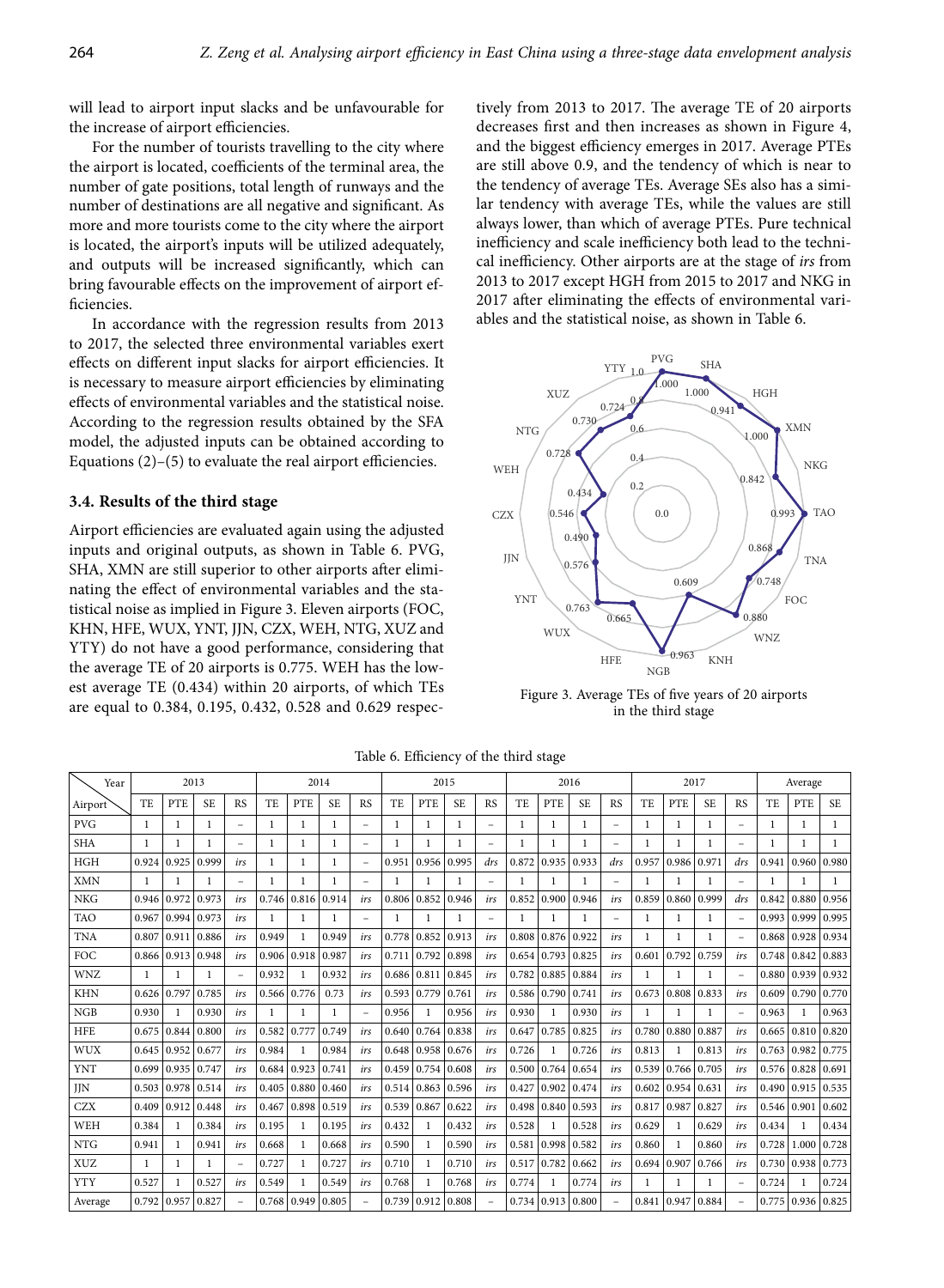

Figure 4. Average efficiencies of 20 airports from 2013 to 2017 in the third stage

#### **4. Discussions**

#### **4.1. Discussion on airport TEs**

Through comparing airport efficiencies (Table 4 and Table 6), we discover that PVG, SHA and XMN are always efficient in the first and third stage for the period under analysis. The average TE of these 20 airports decreases from 0.849 to 0.775, the average PTE decreases from 0.943 to 0.936, and the average SE decreases from 0.896 to 0.825 after eliminating environmental variables and the statistical noise, which indicates that exterior environmental variables and the statistical noise may result in the underestimation of airport efficiencies in East China, and it is necessary to measure "real" efficiencies. For airports, after eliminating environmental variables and statistical noise, average TEs of three airports (PVG, SHA and XMN) are equal to 1, while at the first stage, which of five airports (PVG, SHA, XMN, WNZ and NGB) are equal to 1, which indicate that exterior environmental variables and statistical noise of WNZ and NGB have exerted fa-

vourable influences on airport efficiencies. Average TEs of 13 airports (TAO, FOC, WNZ, KHN, NGB, HFE, YNT, JJN, CZX, WEH, NTG, XUZ and YTY) decrease in the third stage compared with the first stage. The result means that exterior environmental variables of these airports are conducive to the improvement of efficiencies and airport efficiencies will decrease when adjusting these airports to the most unfavourable environments. Average TEs of 4 airports (HGH, NKG, TNA and WUX) increase in the third stage compared with the first stage, which means the exterior environmental variables will lead to relatively low airport efficiencies of these airports. Considering that the economic level of the region where these four airports are located respectively is relatively high, these airports have the problem of advanced construction, which may cause low airport efficiency.

Relating our findings to the 12th and 13th five-year plans for the development of the civil aviation in China, results indicate that the average TE from 2013 to 2015 (in the 12th five-year period) is 0.842 in the first stage and 0.767 in the third stage, while the average TE between 2016 and 2017 (in the 13th five-year period) is 0.859 in the first stage and 0.788 in the third stage. After eliminating effects of environmental variables and statistical noise, the average TE decrease both in the two periods, and which of the period 2016–2017 is higher than the period 2013–2015 both in the first and third stage. Figure 5 shows that the number of efficient airports during the period 2016–2017 is larger than that in the period 2013–2015, which are separately equal to 7 and 6, and TAO and YTY become more efficient between 2016 and 2017 compared to the period 2013–2015 in the first stage. In the third stage, the number of efficient airports during the period 2016–2017 is still larger than that in the period 2013–2015, which are separately equal to 4 and 3. Average TE of XUZ is not equal to 1 between



Figure 5. Average TE of two periods: a – from 2013 to 2015; b – from 2016 to 2017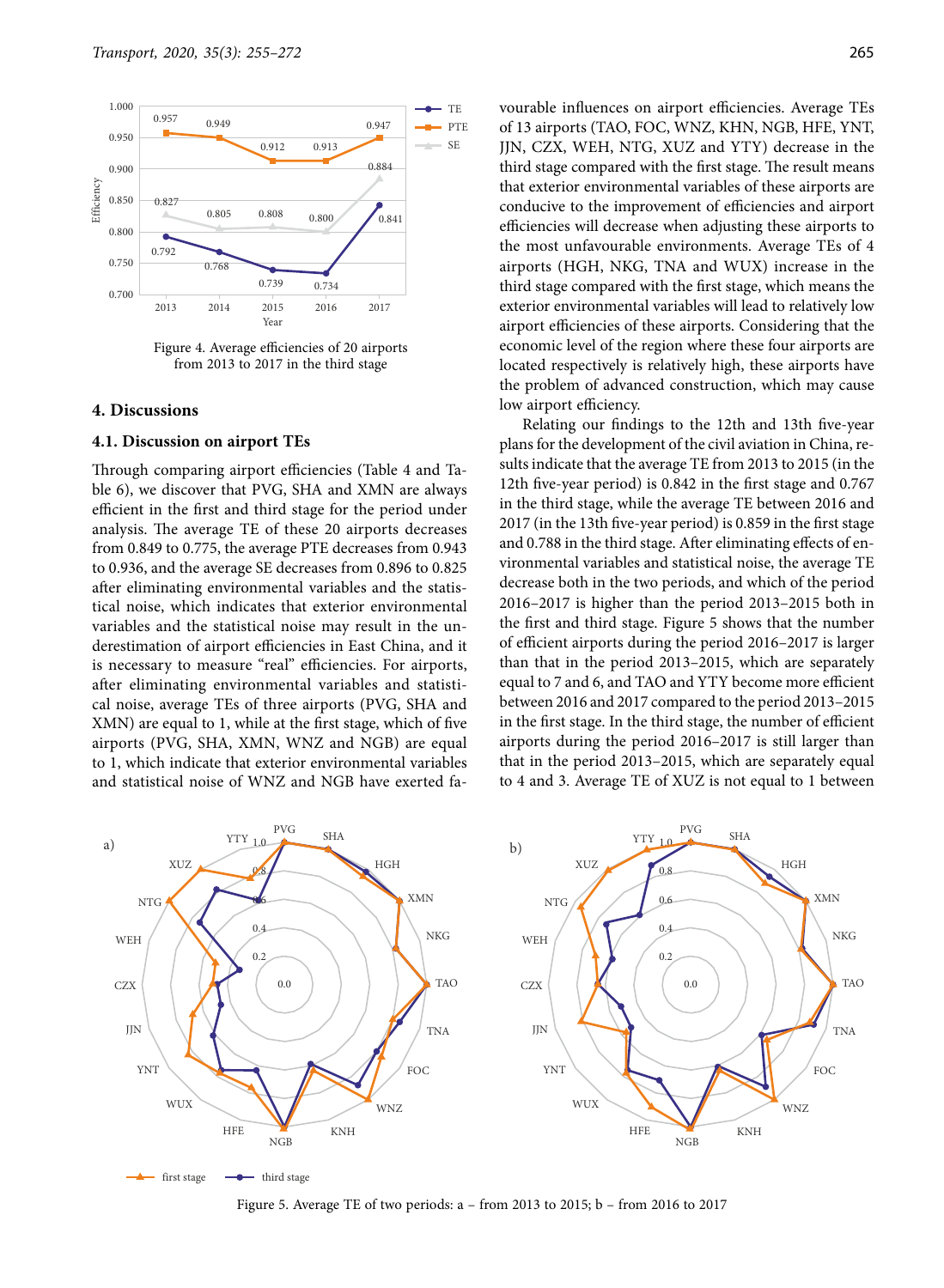2016 and 2017 compared with the period 2013–2015 in the first stage. In general, more airports are becoming efficient during the period of the 13th five-year plan, and airports need to take actions to gain better development in the next years.

Inefficient airports can take actions to become more efficient according to the evaluated results shown in Tables 4 and 6. For example, the TE of airport XUZ in 2017 in the first stage is 0.983, the PTE is 1 and the SE is 0.983, suggesting that the scale inefficiency leads to the airport inefficiency. On the other hand, the TE of airport XUZ in 2017 in the third stage is 0.694 (i.e., the PTE of 0.907 multiplied by the SE of 0.766), showing that the managerial inefficiency causes the pure technical inefficiency, and the pure technical inefficiency and scale inefficiency jointly lead to the airport inefficiency. When ignoring the effect of environmental variables and statistical noise, the airport efficiency is misestimated. Irrespectively of the first or third stage, the airport XUZ is at the stage of *irs*; hence it can increase inputs properly to achieve more outputs. To become efficient or increase the efficiency value, the airport XUZ would have to improve the management level such as optimizing the check-in process, enhancing the employee cohesion, improving the normal flight rate, allocating the parking position reasonably and so on, and keep suitable production scale like optimizing the airport industrial structure. Other inefficient airports also exist where the situation is that the production scale does not match with practical outputs. For example, the airport HFE relocated to another site in 2013 with larger scale such as larger terminal area and more gate positions, which caused decease of efficiency in 2014. The airport YNT has the similar situation as the airport HFE. It is important to have proper inputs for keeping a suitable production scale.

The airport HGH is continuously in the stage of *drs* from 2013 to 2017 in the first stage while from 2015 to 2017 in the third stage; hence, it better not increases its inputs anymore. The average TE, PTE and SE are equal to 0.926, 0.949 and 0.976 in the first stage while 0.941, 0.960 and 0.980 in the third stage. All these findings show that the pure technical inefficiency and scale inefficiency jointly lead to the airport inefficiency. Actually, the output produced by input per unit of the airport HGH is lower than the efficient airport or the airport in the stage of *irs*, especially reflected in gate positions. The airport HGH can increase the PTE by utilizing gate positions properly, strengthening the construction of base airlines, improving the comprehensive transportation system and the airport information technology. To improve the SE, HGH can raise the output of input per unit like increasing the airline occupancy rate, improving the capacity of gate positions and so on.

The airport TE indicates that the ratio of target inputs the inefficient airport required to original inputs in the first stage (or adjusted inputs in the third stage) when taking other efficient airports as a benchmark. Since PTE and SE jointly contribute to the TE, slacks of inputs and outputs are calculated by the CCR-DEA model, which assumes that all airports are at the stage of CRS. Taking year 2017 as an example, slacks in the third stage are as shown in Table 7. TEs of PVG, SHA, XMN, TAO, TNA, WNZ, NGB and YTY are

| Airport    | $I_1$ [ $\cdot 10^4$ m <sup>2</sup> ] | $I_2$ [No] | $I_3$ [m] | $I_4$ [No] | $O1$ [person] | $O_2$ [ton] | $O_3$ [sortie] |
|------------|---------------------------------------|------------|-----------|------------|---------------|-------------|----------------|
| <b>PVG</b> | 0.0000                                | 0.0000     | 0.0000    | 0.0000     | 0.0000        | 0.0000      | 0.0000         |
| <b>SHA</b> | 0.0000                                | 0.0000     | 0.0000    | 0.0000     | 0.0000        | 0.0000      | 0.0000         |
| HGH        | 1.6091                                | 36.8455    | 309.5586  | 6.9510     | 2098017.3200  | 0.0000      | 0.0000         |
| <b>XMN</b> | 0.0000                                | 0.0000     | 0.0000    | 0.0000     | 0.0000        | 0.0000      | 0.0000         |
| <b>NKG</b> | 6.0104                                | 20.1617    | 1052.9850 | 16.6369    | 4014658.1986  | 116008.8133 | 0.0000         |
| TAO        | 0.0000                                | 0.0000     | 0.0000    | 0.0000     | 0.0000        | 0.0000      | 0.0000         |
| <b>TNA</b> | 0.0000                                | 0.0000     | 0.0000    | 0.0000     | 0.0000        | 0.0000      | 0.0000         |
| FOC        | 5.8808                                | 39.7894    | 1610.9956 | 41.8635    | 0.0000        | 0.0000      | 0.0000         |
| <b>WNZ</b> | 0.0000                                | 0.0000     | 0.0000    | 0.0000     | 0.0000        | 0.0000      | 0.0000         |
| <b>KHN</b> | 4.5624                                | 23.4338    | 1475.2359 | 26.5104    | 0.0000        | 53611.8275  | 0.0000         |
| NGB        | 0.0000                                | 0.0000     | 0.0000    | 0.0000     | 0.0000        | 0.0000      | 0.0000         |
| <b>HFE</b> | 6.1645                                | 8.7959     | 1825.7829 | 15.8326    | 0.0000        | 16971.7914  | 0.0000         |
| <b>WUX</b> | 6.2995                                | 5.0383     | 1579.5207 | 10.2632    | 0.0000        | 0.0000      | 0.0000         |
| <b>YNT</b> | 4.6974                                | 23.0266    | 1894.8924 | 33.6189    | 0.0000        | 39578.5537  | 0.0000         |
| JJN        | 3.9374                                | 11.9437    | 1839.1020 | 22.2949    | 0.0000        | 0.0000      | 0.0000         |
| <b>CZX</b> | 0.7443                                | 6.0167     | 1829.5881 | 5.6831     | 0.0000        | 1338.1343   | 0.0000         |
| WEH        | 0.7311                                | 7.5109     | 2228.9864 | 8.5361     | 234305.8082   | 15669.3442  | 0.0000         |
| <b>NTG</b> | 0.3294                                | 29.2237    | 2881.9437 | 19.4288    | 1682835.7512  | 0.0000      | 0.0000         |
| <b>XUZ</b> | 1.1709                                | 6.4199     | 2085.0818 | 12.2284    | 0.0000        | 7886.7454   | 0.0000         |
| <b>YTY</b> | 0.0000                                | 0.0000     | 0.0000    | 0.0000     | 0.0000        | 0.0000      | 0.0000         |

Table 7. Slacks of inputs and outputs of 20 airports in 2017 of the third stage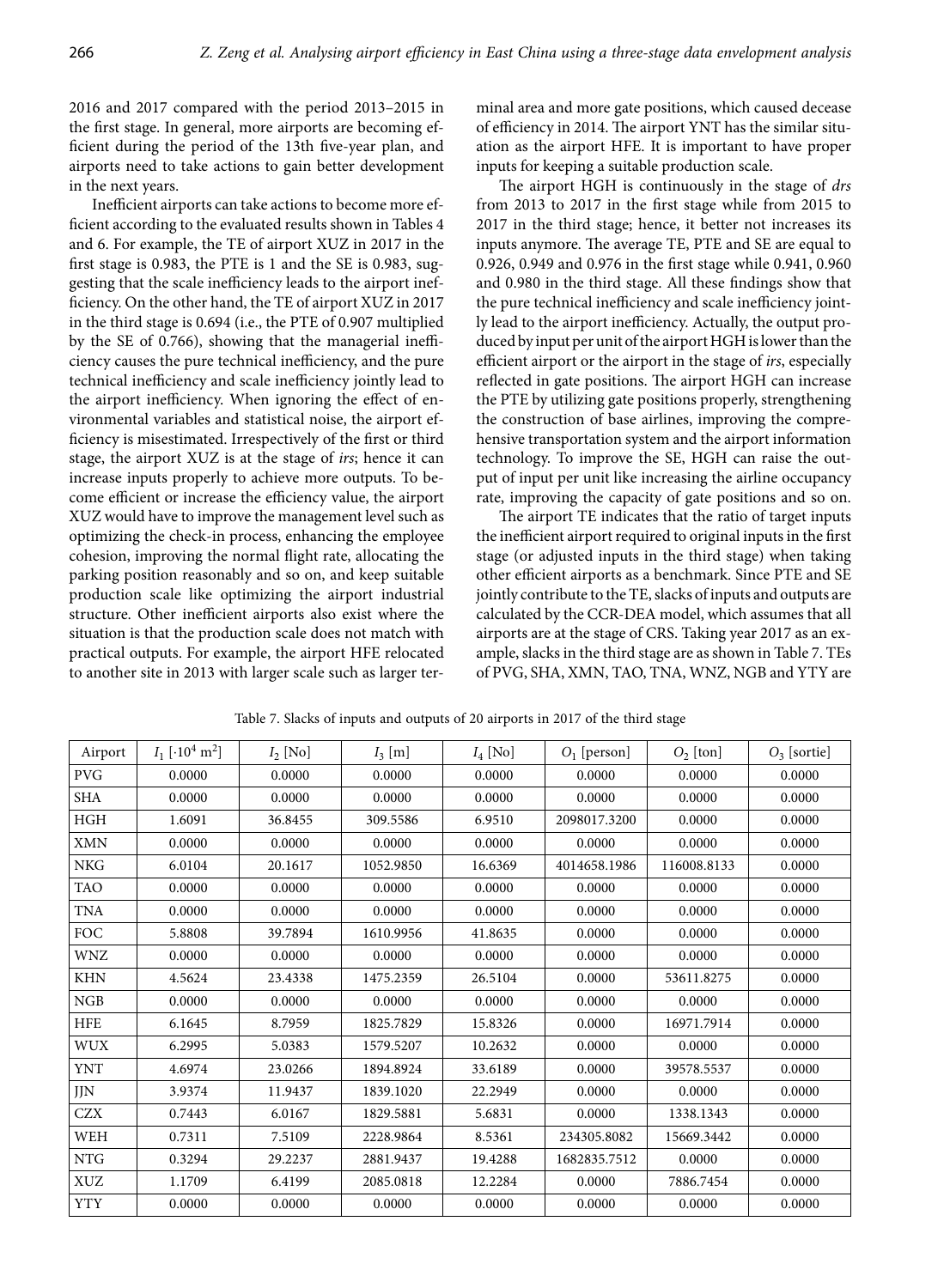equal to 1 in 2017 in the third stage, slacks of inputs and outputs are all equal to 0. Other inefficient airports have different degree of redundancy in four inputs and output deficiency in three outputs. WUX has the most redundancy in terms of terminal area, which is equal to 62995 m<sup>2</sup>, FOC has the most redundancy in terms of gate positions and number of destinations, while as for total length of runway, NTG has the most redundancy. Although the relevant inputs of airports (terminal area, number of gate positions, runway length and number of destinations) cannot be changed in a short time, input slacks reflect the unreasonable allocation of airport resources and have important reference value for the improvement of efficiency. In order to reduce input slacks, the terminal area can be fully utilized by increasing flights or arranging flight schedule reasonably; airports had better attract more airlines to deploy more different types of aircraft to reduce the slacks of gate positions and total runway length; and reducing the number of destinations moderately to improve the route network will be also helpful to make intensive use of resources. HGH, NKG, WEH and NTG have different degree of output deficiency in passenger throughput; NKG, KHN, HFE, YNT, CZX, WEH and XUZ have different degree of output deficiency in cargo and mail throughput. It would be better for these airports to increase outputs to improve efficiency.

## **4.2. Discussion on the decomposition of airport TEs**

To better understand variations of the 20 airports' TEs, we decompose the TE into the PTE and the SE. Figures 6 and 7 illustrate the categorization of PTE and SE of 20 airports separately in the first and third stage. We categorize the airports into four different groups on the basis of high–low PTE and high–low SE.

For the high–high group, the amount of airports categorized to this group in the first stage is more than that in the third stage because TEs may be overestimated when we do not consider the effects of environmental variables and the statistical noise. PVG, SHA, HGH, XMN, TAO, WNZ and NGB are all categorized into the high–high

 $SHA \t - XMN$ 

group no matter the effects of environmental variables and the statistical noise are eliminated or not. These airports can play a role model for other airport managers to improve the airport efficiency. NTG and XUZ drop from the high–high group to the high–low group after eliminating environmental variables and the statistical noise. The PTEs in this group are close to each other, while their SEs vary significantly, which means that their SEs have great improvement potential.

For the low–high group, airports in this group have low PTEs and high SEs. In the first stage, NKG, TNA and HFE locate in this group, with lower PTE than the average efficiency of 20 airports and higher SE than the average. When eliminating environmental variables and the statistical noise in the third stage, HFE moves from the low– high group to the low–low group, and FOC moves from the low–low group to the low–high group. Optimizing the check-in process, improving transit connection process, enhancing the employee cohesion, allocating the parking position reasonably and accelerating technological innovation are the common effective ways to improve PTEs of these airports. Additionally, the SE improvement in these airports should not be ignored.

For the low–low group, KHN, YNT and CZX are always in this group no matter considering environmental variables and the statistical noise or not. HFE drops from the low–high group to the low–low group, which means the SE gets smaller after eliminating environmental variables and the statistical noise. JJN drops from the high–low group to the low–low group, while WUX moves from this group to the high–low group in the third stage. Both the PTE and the SE of airports in the low–low group are lower than the average point. PTEs and SEs of these airports are required to be improved to accelerate the improvement of TEs. What these airports can do are improving the management level and adjusting the production scale for getting higher TEs.

For the high–low group, it represents the airports with high PTE and low SE. WEH and YTY are all categorized into the high–low group whether effects of environmental variables and the statistical noise are eliminated or not.



Figure 6. Categorizations of PTE and SE of 20 airports in the first stage



Figure 7. Categorizations of PTE and SE of 20 airports in the third stage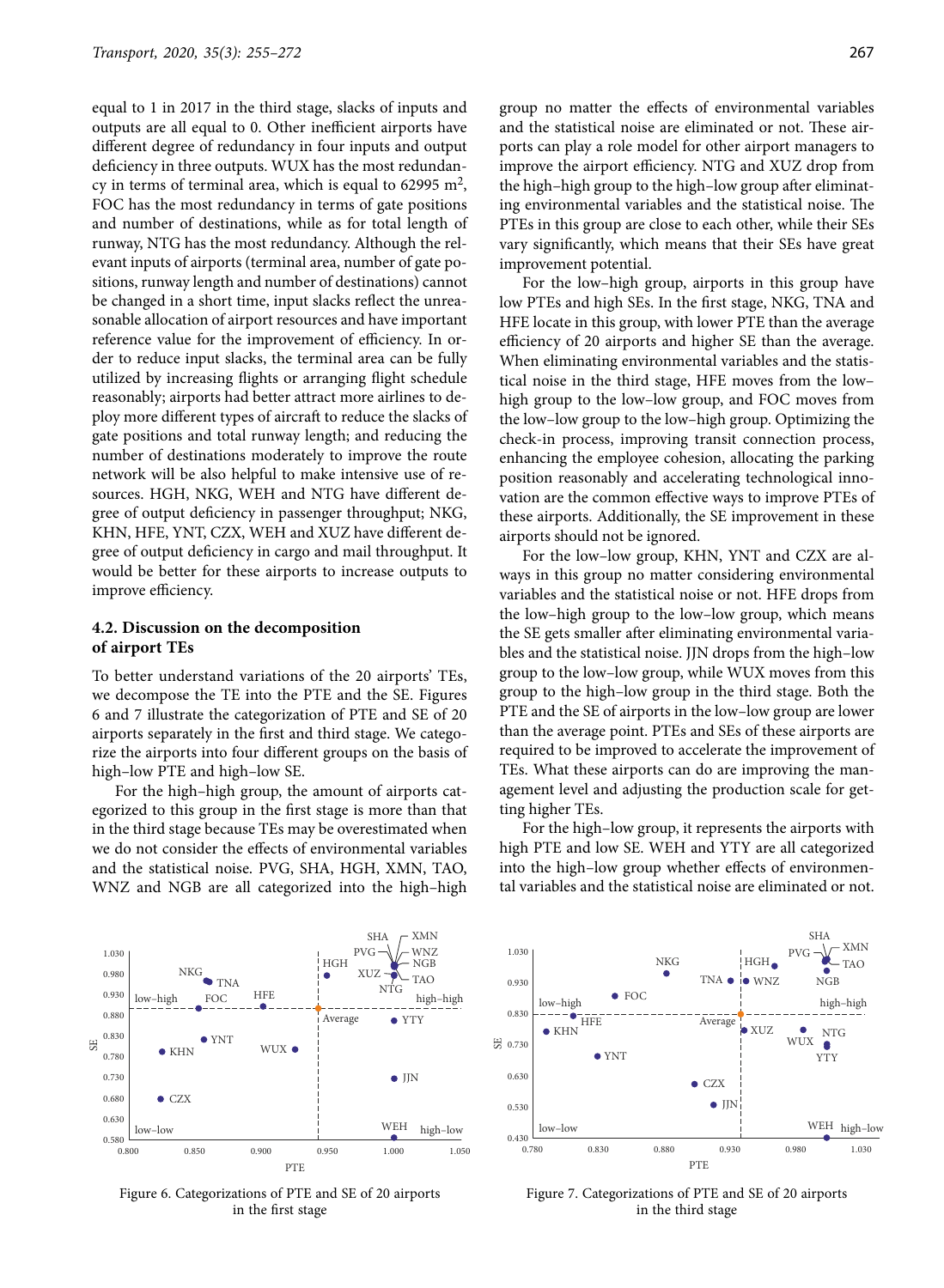NTG and XUZ drop from the high–high group to the high–low group, and WUX moves from the low–low group to this group in the third stage. Airports in the high–low group need to focus on improving the SE, especially WEH, who's SEs rank the lowest among all airports.

20 airports are divided into four categories according to the PTE and SE, and different groups have different efficiency characteristics. The high–high group has higher PTE and Higher SE than the average level, which makes them to be the benchmark of other airports. The low–high group, low–low group and high–low group all need to take different actions to improve corresponding efficiencies. Airports in the same group share the similar characteristic, but are also slightly different. For example, SEs of HGH and XMN, which are both in the high–high group are nearly the same, but PTE of HGH is lower, than which of XMN, hence HGH needs to focus on the improvement of PTE. It is also necessary to compare the efficiency between different groups. Such as CZX, which have the same output scale with YTY in 2017, is always in low–low group, while YTY is always in the high–low group. The PTE and SE of CZX are lower than YTY. According to Table 7, CZX have a different degree of slacks of inputs and outputs, which indicate that CZX need to adjust the input scale with the reference of YTY. Similarly, NKG and XMN, which handled almost 25 million passengers in 2017, have different efficiency performance. XMN is always efficient from 2013 to 2017 both in the first and third stage, while NKG is in the low–high group. NKG has two runways but XMN has only one runway, there are input redundancies and output deficiencies in NKG according to Table 7. Compared with XMN, inputs of NKG do not match with the existing demand, so it is necessary to allocate the existing resources reasonably or stimulate the demand to improve the efficiency.

# **4.3. Policy recommendations for airport efficiency improvement in East China**

To improve the airport efficiency, several policy recommendations are proposed as below.

Firstly, airport managers had better not only consider the airport efficiency calculated in the first stage, but also refer to real airport efficiency obtained in the third stage. Since the traditional DEA model neglect the effects of environmental variables and statistical noise, the airport efficiency will be misestimated. The real airport efficiency eliminating the effects of environmental variables and statistical noise has much more significant reference values for improving the airport efficiency.

Secondly, airports had better improve their efficiencies according to their own conditions. Different airports are located in different environments, which have various effects on airport efficiencies. HGH, NKG, TNA and WUX are located in regions with high level of economies, which may cause the inappropriate advanced construction of airports so that lead to input redundancies and output deficiencies. If exterior environments are conducive to the improvement of the efficiency, airports should make full use of the market environment to expand output so that improving efficiencies; otherwise, take actions to avoid the impact of the market environment on airports, such as not rebuilding or expanding the airport scale blindly, allocating existing inputs reasonably and stimulating the increase of demand to improve airport efficiencies.

Thirdly, airports should take different measures to improve the PTE or SE so that the airport TE can be increased. According to four categories of airports based on the decomposition results of airport efficiencies, airports attributed to the low–high group, such as NKG and TNA, should improve PTEs so that TEs can be improved. Airports belong to the low–low group, such as KHN, YNT and CZX, both PTEs and SEs should be improved to guarantee the improvement of TEs. These airports had better improve the management level and adjust the production scale for getting higher TEs. WEH and YTY, attributed to the high–low group, should focus on improving the SE to obtain high TEs.

## **Conclusions**

This paper calculated the efficiency of 20 airports in East China from 2013 to 2017 using a three-stage DEA methodology. The terminal area, the number of gate positions, total length of runways and the number of destinations are taken as input variables. The passenger throughput, the cargo and mail throughput and the number of aircraft movements are taken as output variables. Meanwhile, the effects of environmental variables and the statistical noise are also considered. First, we obtained the real airport efficiency by eliminating the effect of environmental variables and the statistical noise. Second, we analysed the cause of inefficient airports and explored differences between inefficient and efficient airports for offering suggestions for airport managers to promote the regional development.

We find that firstly, PVG, SHA and XMN are always superior to other airports because their TEs are equal to 1 from 2013 to 2017 no matter eliminating effects of environmental variables and the statistical noise or not. The number of efficient airports between 2016 and 2017 is more, than which in the period 2013–2015 both in the first and third stage. The number of efficient airports in the third stage is less, than which in the first stage no matter in the period 2013–2015 of the period 2016–2017. Secondly, at the second stage, three environmental variables containing per capita GDP, the proportion of the tertiary industry in the GDP and the number of tourists travelling to the city where the airport is located, are regarded as the independent variables of the input slacks. In accordance with the regression results of the SFA method in 2017, all coefficients are significant. The coefficients of per capita GDP and the proportion of the tertiary industry in the GDP are positive, which indicates these environmental variables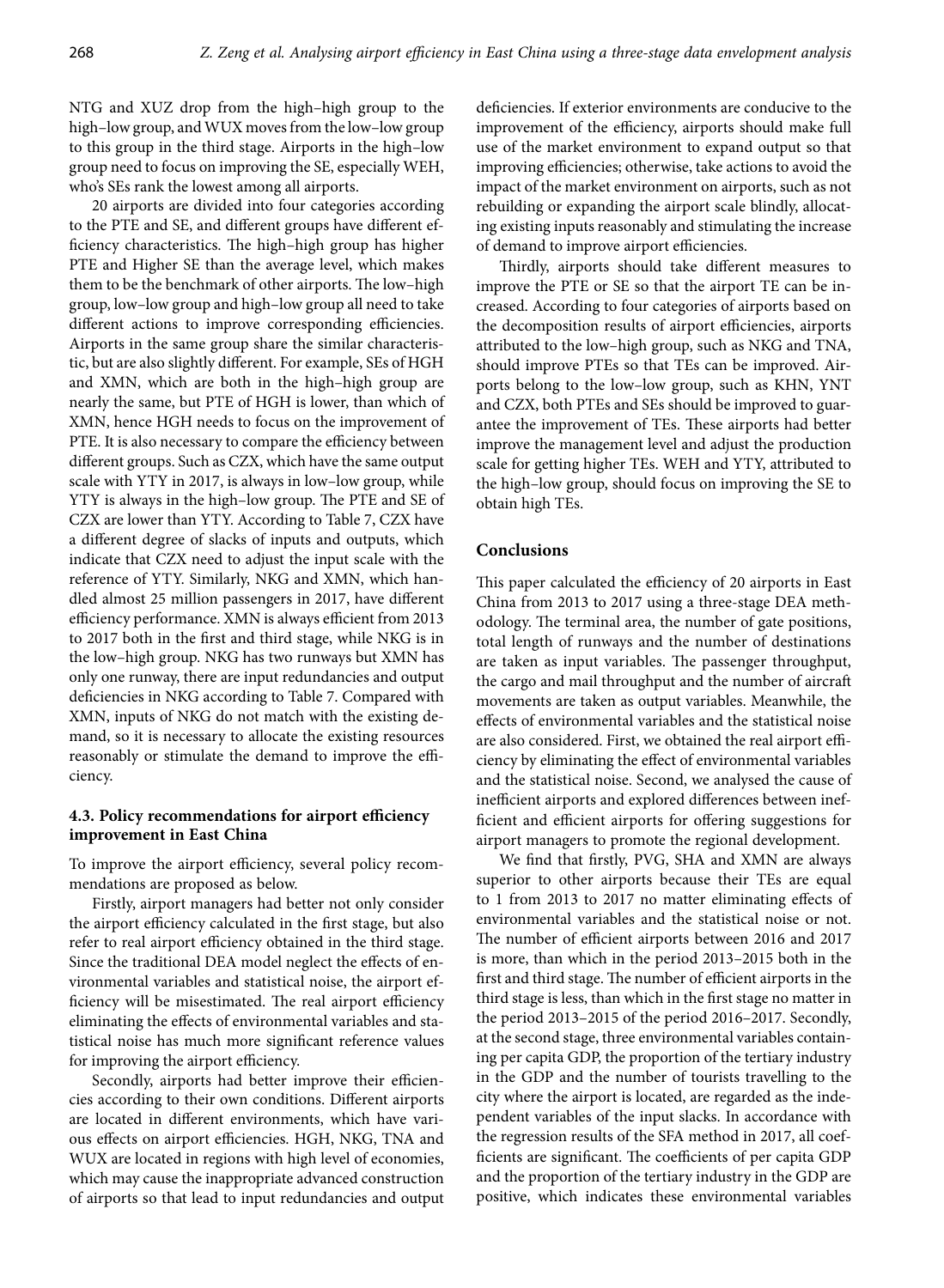do exert unfavourable effects on the improvement of the airport efficiency. The coefficients of the number of tourists travelling to the city where the airport is located are all negative, which imply that it exerts favourable effects on the airport efficiency improvement. Thirdly, the exclusion of environmental variables and the statistical noise has airport-specific effects. Except for PVG, SHA and XMN, efficiencies of HGH, NKG, TNA and WUX will increase while which of other airports will decrease after eliminating the effects of environmental variables and the statistical noise. Generally, environmental variables and the statistical noise do exert effects on the evaluation of airport efficiencies. Finally, airport TE can be decomposed into PTE and SE. In accordance with the average level of PTE and SE, 20 airports are categorized into four groups, and each group has airport-specific strategies to improve airport efficiency.

According to the empirical results, several policy recommendations can be proposed: firstly, airport managers had better not only consider the airport efficiency calculated in the first stage, but also refer to real airport efficiency obtained in the third stage; secondly, airports had better improve their efficiencies according to their own conditions; finally, airports should take different measures to improve the PTE or SE so that the airport TE can be increased.

Our paper obviously also has certain limitations. For one, we did not use a dynamic model, despite including information from various years. A possible solution is to calculate the productivities of airports for successive years such as 2013–2015, 2014–2016 and 2015–2017. Second, we cannot further distinguish between efficient airports, although there are also differences among those airports that have been denoted as efficient. Third, input, output and environmental variables we selected are the most representative indicators, but limited by the availability of data and the requirements of sample size, other input and output variables that can reflect airport characteristics or environmental factors that may affect the airport efficiency evaluation are not included. Future studies should seek to prevent these limitations, treating the information in a dynamic manner by specific models such as DEA-Malmquist method to obtain the changes of airport productivities, and/or considering the differences between efficient airports through specific algorithms such as a super-efficiency DEA model. Finally, other input or output variables can be included, such as inputs of an airport in technology, labour or finance, outputs in finance or even undesirable outputs. The effects of overlapping catchments, airport type (hub or non-hub), or dynamic economic growth rates on the airport efficiency can also be considered.

Finally, we are convinced that this paper is of value to governments and public bodies, and airport managers to take actions to improve the airport efficiency according to

the efficiency values such as increasing inputs, raising the management level and so on, which are beneficial to the development of the region.

# **Funding**

This work were supported by the National Natural Science Foundation of China under Grant No 61603178 and the National Natural Science Foundation of China under Grant No 41701120.

# **Author contributions**

Zhuxuan Zeng wrote the first draft of the paper and were responsible for data collection and analysis.

Wendong Yang conceived the study and were responsible for the design of the data analysis.

Shengrun Zhang and Frank Witlox were responsible for data interpretation and reviewing the paper.

#### **Disclosure statement**

The authors declare that there are no conflicts of interest.

## **Appendix A**

See Table A, Figure A.

| Table A. Airports selected as DMUs |  |
|------------------------------------|--|
|------------------------------------|--|

| <b>IATA</b> code | Airport                                 |
|------------------|-----------------------------------------|
| CZX              | Changzhou Benniu International Airport  |
| FOC              | Fuzhou Changle International Airport    |
| <b>HFE</b>       | Hefei Xinqiao International Airport     |
| <b>HGH</b>       | Hangzhou Xiaoshan International Airport |
| <b>JJN</b>       | Quanzhou Jinjiang International Airport |
| <b>KHN</b>       | Nanchang Changbei International Airport |
| NGB              | Ningbo Lishe International Airport      |
| <b>NKG</b>       | Nanjing Lukou International Airport     |
| <b>NTG</b>       | Nantong Xingdong International Airport  |
| <b>PVG</b>       | Shanghai Pudong International Airport   |
| <b>SHA</b>       | Shanghai Hongqiao International Airport |
| <b>TAO</b>       | Qingdao Liuting International Airport   |
| <b>TNA</b>       | Jinan Yaoqiang International Airport    |
| <b>WEH</b>       | Weihai International Airport            |
| WNZ              | Wenzhou Longwan International Airport   |
| <b>WUX</b>       | Sunan Shuofang International Airport    |
| <b>XMN</b>       | Xiamen Gaoqi International Airport      |
| <b>XUZ</b>       | Xuzhou Guanyin International Airport    |
| <b>YNT</b>       | Yantai Penglai International Airport    |
| <b>YTY</b>       | Yangzhou Taizhou International Airport  |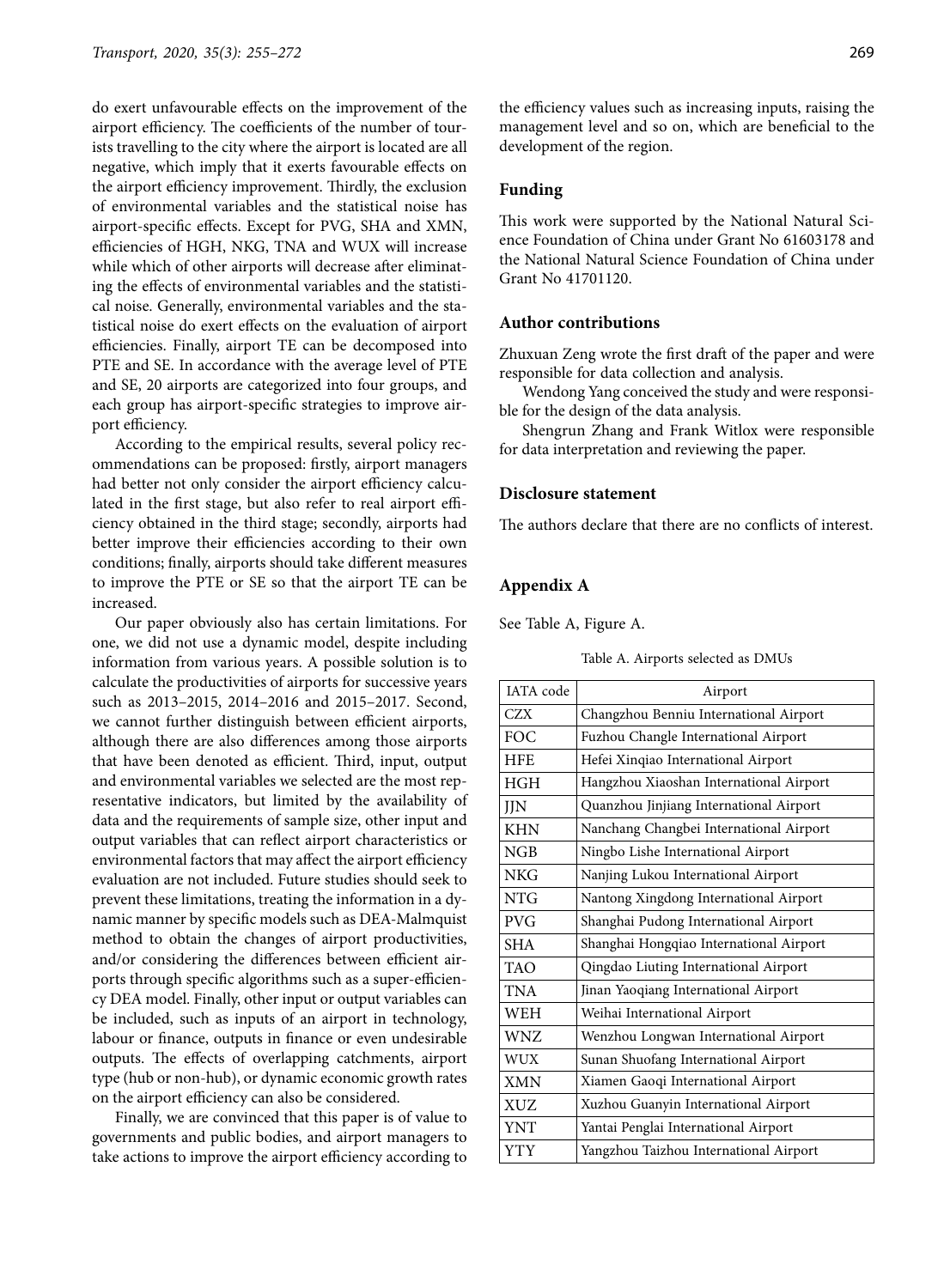

Figure A. Map of East China (a) and top 20 airports in East China (b)

# **Appendix B**

See Table B.1, Table B.2, Table B.3 and Table B.4.

| <b>Slacks</b><br>Independent variables              | Terminal area | Number of gate<br>positions | Number<br>of runways | Number<br>of destinations |
|-----------------------------------------------------|---------------|-----------------------------|----------------------|---------------------------|
| Constant term                                       | $-1.0070$ *** | $-2.3279***$                | $-371.1345$          | $-2.1440$ <sup>**</sup>   |
|                                                     | $(-6.1812)$   | $(-4.6197)$                 | $(-1.4122)$          | $(-2.6003)$               |
| Per capita GDP                                      | $-1.2802***$  | $-5.4659***$                | $-110.4701$          | $-4.3973***$              |
|                                                     | $(-8.9992)$   | $(-11.5311)$                | $(-0.3742)$          | $(-4.4004)$               |
| The proportion of the tertiary industry in the GDP  | $2.8974***$   | $6.5073***$                 | 803.7622***          | $7.6798***$               |
|                                                     | (3.6977)      | (4.1420)                    | (2.9147)             | (8.0578)                  |
| The number of tourists travelling to the city where | $-2.0991***$  | $-3.5988^{*}$               | $-770.8934***$       | $-7.5126***$              |
| the airport is located                              | $(-12.0354)$  | $(-1.8581)$                 | $(-4.1698)$          | $(-7.5169)$               |
| $\sigma_n^2$                                        | 22.2348***    | 144.5792***                 | 545885.8900***       | $42.0041***$              |
|                                                     | (451.7510)    | (140.3985)                  | (543832.4600)        | (42.0084)                 |
|                                                     | 0.99999999*** | 0.99999999***               | 0.99999999***        | $0.9958***$               |
| $\gamma_n$                                          | (146600.4400) | (754035.3600)               | (66330.7980)         | (9.1050)                  |
| LR test                                             | $16.6867***$  | $13.0505***$                | 13.5464***           | $5.0492**$                |

Table B.1. SFA estimation results in 2013

Notes: \*\*\*, \*\*, \* indicates the 1, 5, 10% significance level;

data in brackets demonstrate *t-*statistics of the coefficients.

| Slacks                                              | Terminal area         | Number of gate | Number         | Number                |
|-----------------------------------------------------|-----------------------|----------------|----------------|-----------------------|
| Independent variables                               |                       | positions      | of runways     | of destinations       |
| Constant term                                       | $-3.9785***$          | $-15.5733***$  | $-686.3853***$ | $-5.2602$ ***         |
|                                                     | $(-5.9440)$           | $(-5.5419)$    | $(-5.6792)$    | $(-4.4777)$           |
| Per capita GDP                                      | $1.6071$ <sup>*</sup> | $9.8961***$    | 406.8541***    | $0.5922$ <sup>*</sup> |
|                                                     | (2.0212)              | (6.9507)       | (9.5798)       | (1.8607)              |
| The proportion of the tertiary industry in the GDP  | $5.8280***$           | 20.0725***     | 926.7358***    | $9.2195***$           |
|                                                     | (7.3159)              | (13.7393)      | (19.5295)      | (116.1619)            |
| The number of tourists travelling to the city where | $-4.4453***$          | $-16.1098***$  | $-854.6575***$ | $-8.7637***$          |
| the airport is located                              | $(-4.5788)$           | $(-14.3039)$   | $(-32.5575)$   | $(-10.9775)$          |
| $\sigma_n^2$                                        | 38.4690***            | 340.1350***    | 710473.1800*** | 69.0693***            |
|                                                     | (38.6078)             | (340.5488)     | (710400.8200)  | (70.5585)             |
| $\gamma_n$                                          | 0.99999999***         | 0.99999999***  | 0.99999999***  | 0.99999999***         |
|                                                     | (2630.2330)           | (27971.5970)   | (94657.8350)   | (60952.7320)          |
| LR test                                             | $15.9270***$          | $15.7871***$   | 13.8195***     | $12.1071***$          |

Notes: \*\*\*, \*\*, \* indicates the 1, 5, 10% significance level;

data in brackets demonstrate *t-*statistics of the coefficients.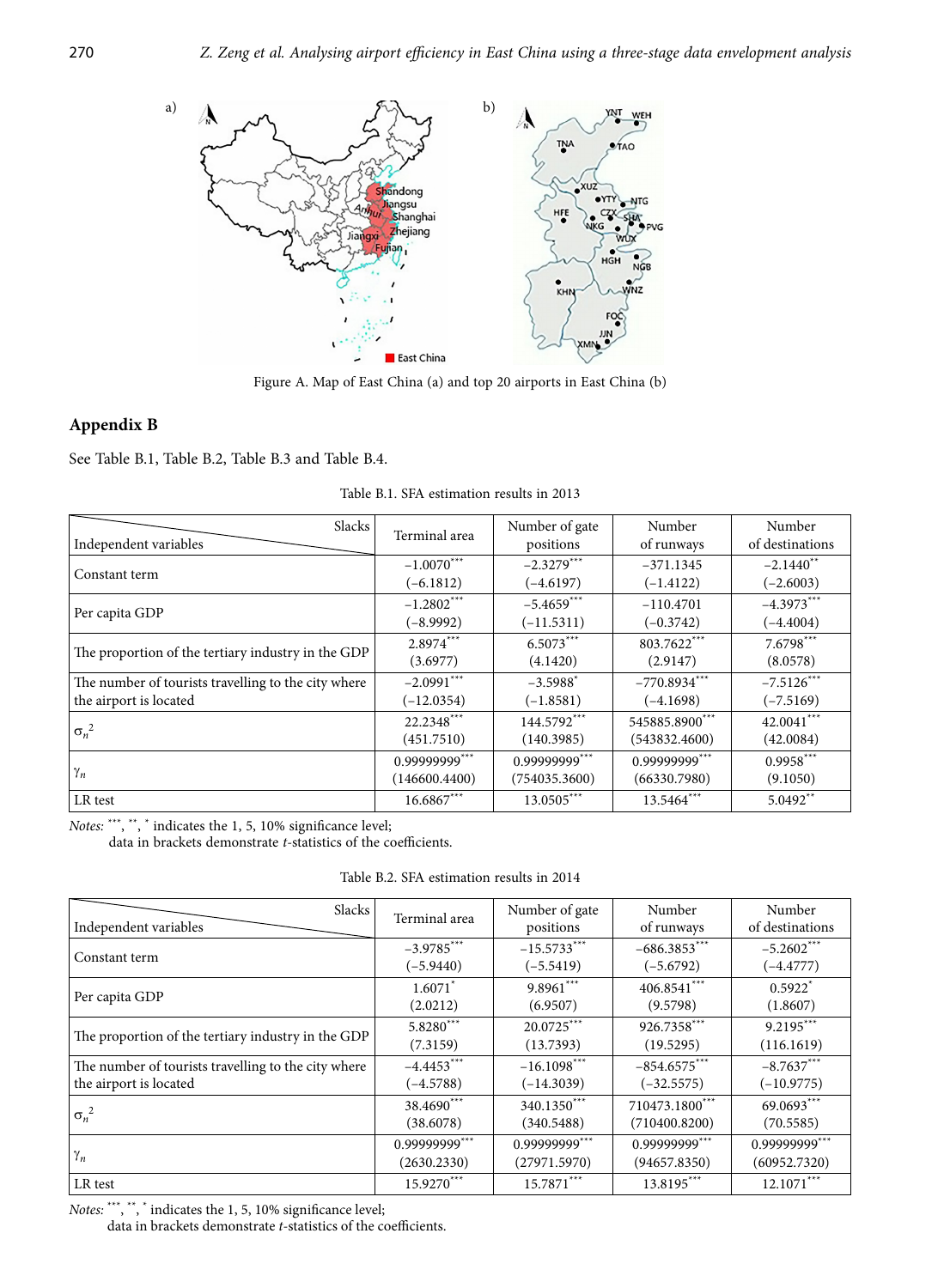| <b>Slacks</b>                                       | Terminal area | Number of gate | Number         | Number          |
|-----------------------------------------------------|---------------|----------------|----------------|-----------------|
| Independent variables                               |               | positions      | of runways     | of destinations |
| Constant term                                       | $-4.1935***$  | $-11.9367***$  | $-716.6093***$ | $-4.8651***$    |
|                                                     | $(-2.3675)$   | $(-4.9358)$    | $(-148.9640)$  | $(-3.1736)$     |
| Per capita GDP                                      | $4.5397***$   | 12.8174***     | 806.1141***    | $5.5462***$     |
|                                                     | (4.0280)      | (5.6379)       | (244.0888)     | (4.9200)        |
| The proportion of the tertiary industry in the GDP  | $3.7526***$   | $10.9723***$   | 587.2965***    | $3.8815***$     |
|                                                     | (3.0201)      | (4.1039)       | (416.9624)     | (3.4847)        |
| The number of tourists travelling to the city where | $-4.1680$ *** | $-12.0508***$  | $-815.1276***$ | $-7.9574***$    |
| the airport is located                              | $(-3.9507)$   | $(-6.2569)$    | $(-817.1051)$  | $(-7.6759)$     |
| $\sigma_n^2$                                        | $26.4252***$  | 238.7421***    | 542952.0700*** | 89.7683***      |
|                                                     | (26.1977)     | (238.7541)     | (542952.0700)  | (90.2293)       |
| $\gamma_n$                                          | 0.99999999*** | 0.99999999***  | 0.99999999***  | 0.99999999***   |
|                                                     | (349.7115)    | (684349.6300)  | (170294.2800)  | (83974.6480)    |
| LR test                                             | $13.1003***$  | 14.9998***     | $8.7611***$    | $10.4098***$    |

### Table B.3. SFA estimation results in 2015

Notes: \*\*\*, \*\*, \* indicates the 1, 5, 10% significance level;

data in brackets demonstrate *t-*statistics of the coefficients.

| Table B.4. SFA estimation results in 2016 |  |  |
|-------------------------------------------|--|--|
|-------------------------------------------|--|--|

| Slacks                                              | Terminal area          | Number of gate | Number          | Number          |
|-----------------------------------------------------|------------------------|----------------|-----------------|-----------------|
| Independent variables                               |                        | positions      | of runways      | of destinations |
| Constant term                                       | $-2.2805***$           | $-17.5641$ **  | $-547.2226$ *** | $-4.3531***$    |
|                                                     | $(-2.9136)$            | $(-2.4454)$    | $(-229.6595)$   | $(-31.8705)$    |
| Per capita GDP                                      | $3.1841***$            | 17.3864***     | 684.7692***     | $3.6751***$     |
|                                                     | (3.6710)               | (3.9945)       | (625.1071)      | (4.3358)        |
| The proportion of the tertiary industry in the GDP  | 0.6055                 | $13.2306***$   | 335.1967***     | $3.5532***$     |
|                                                     | (0.6126)               | (3.2090)       | (221.2449)      | (82.8724)       |
| The number of tourists travelling to the city where | $-1.6965$ <sup>*</sup> | $-10.5707***$  | $-613.7995***$  | $-1.7424***$    |
| the airport is located                              | $(-1.8293)$            | $(-4.4796)$    | $(-341.2435)$   | $(-3.8436)$     |
| $\sigma_n^2$                                        | $23.6010***$           | 490.0769***    | 448358.8800***  | 73.9776***      |
|                                                     | (27.2364)              | (489.1801)     | (448358.7100)   | (76.1967)       |
| $\gamma_n$                                          | 0.9999999***           | 0.99999999***  | 0.99999999***   | 0.99999999***   |
|                                                     | (27344.4750)           | (1197.1118)    | (10.7367)       | (26420086.0000) |
| LR test                                             | $13.6035***$           | 13.9710***     | $9.2392***$     | $11.2976***$    |

Notes: \*\*\*, \*\*, \* indicates the 1, 5, 10% significance level;

data in brackets demonstrate *t-*statistics of the coefficients.

# **References**

- Adler, N.; Liebert, V. 2014. Joint impact of competition, ownership form and economic regulation on airport performance and pricing, *Transportation Research Part A: Policy and Practice* 64: 92–109.<https://doi.org/10.1016/j.tra.2014.03.008>
- Banker, R. D.; Charnes, A.; Cooper, W. W. 1984. Some models for estimating technical and scale inefficiencies in data envelopment analysis, *Management Science* 30: 1078–1092. <https://doi.org/10.1287/mnsc.30.9.1078>
- Barros, C. P.; Weber, W. L. 2009. Productivity growth and biased technological change in UK airports, *Transportation Research Part E: Logistics and Transportation Review* 45(4): 642–653. <https://doi.org/10.1016/j.tre.2009.01.004>
- Button, K.; Kramberger, T.; Grobin, K.; Rosi, B. 2018. A note on the effects of the number of low-cost airlines on small tourist airports' efficiencies, *Journal of Air Transport Management* 72: 92–97.<https://doi.org/10.1016/j.jairtraman.2017.12.003>
- CAAC. 2017a. *Issues the Statistics Bulletin of Civil Airports in China 2017*. Available from Internet: <http://www.caac.gov.cn/en>
- CAAC. 2017b. *CAAC Specifies Five Main Tasks in the 13th Fiveyear Plan for Civil Aviation Development*. Civil Aviation Administration of China (CAAC). Available from Internet: <http://www.caac.gov.cn/en>
- CAAC. 2018. *Statistical Bulletin of Civil Aviation Industry Development in 2017*. Civil Aviation Administration of China (CAAC). Available from Internet: <http://www.caac.gov.cn/en>
- CAAC. 2014. *Statistical Bulletin of Civil Aviation Industry Development in 2013*. Civil Aviation Administration of China (CAAC). Available from Internet: <http://www.caac.gov.cn/en>
- Charles, V.; Zegarra, L. F. 2014. Measuring regional competitiveness through data envelopment analysis: a Peruvian case, *Expert Systems with Applications* 41(11): 5371–5381. <https://doi.org/10.1016/j.eswa.2014.03.003>